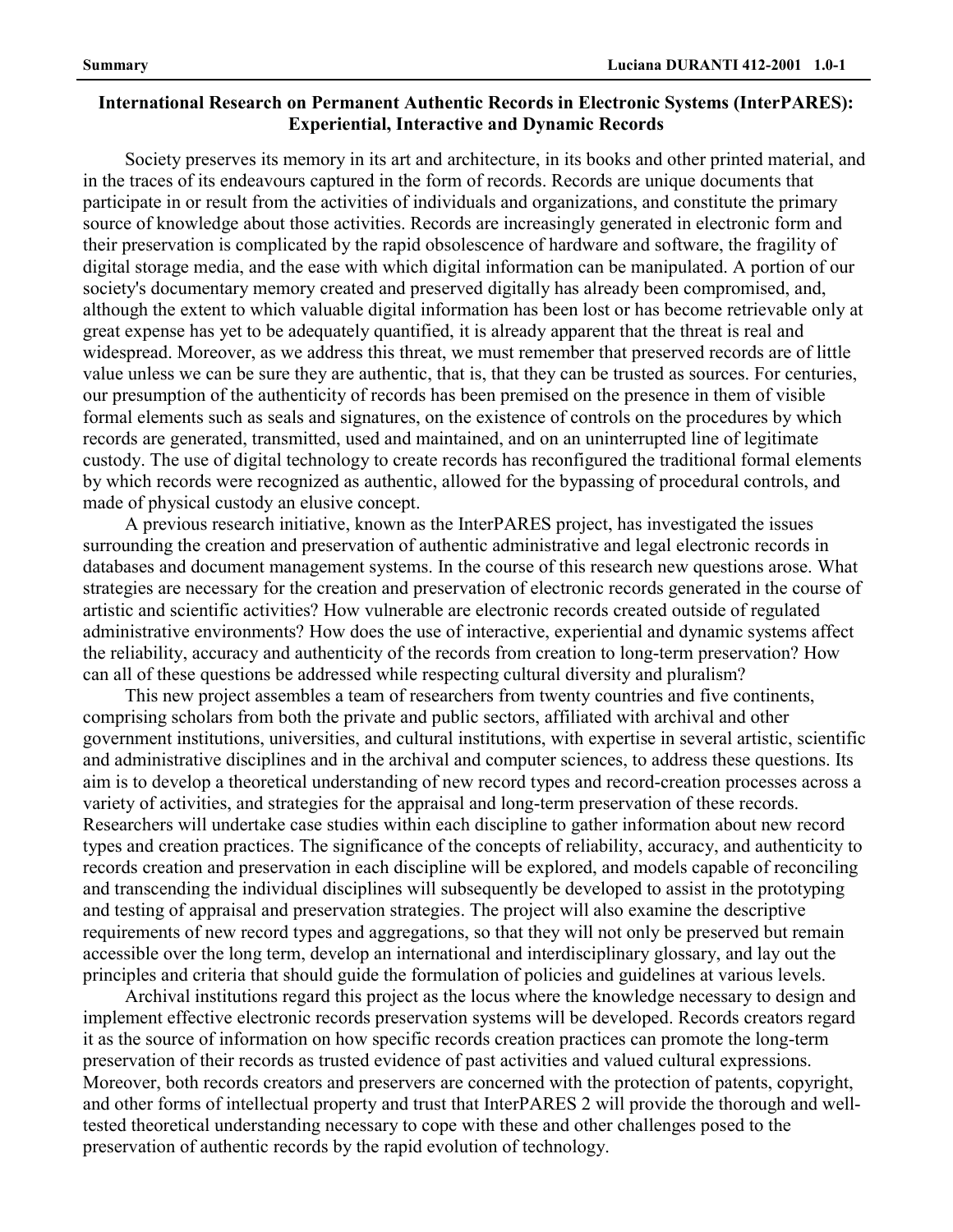### **I. Research Background and Focus**

Ongoing technological change is causing widespread concern in Canada and around the world regarding the preservation of cultural heritage produced or stored using digital technologies. To address this challenge, in January 2000, the Council on Library and Information Resources convened a workshop in Washington, D.C. with a group of experts from different domains, including government and private sector archivists, librarians, historians, publishers, conservation specialists from the moving picture and recording industries, computer scientists, sociologists and heads of foundations financing scholarly research in the humanities and social sciences.<sup>1</sup> In May 2000 in Spain, UNESCO and the European Commission hosted a forum on the impact of technological change on the audio-visual industry. Four months later in Greece, an NGO conference and a meeting of the Ministers' Network<sup>2</sup> were held to discuss its impact on all media industries. These authorities have acknowledged the threat that is posed by the rapid obsolescence of hardware and software, the fragility of digital storage media, and the ease with which digital information can be manipulated, compounded by the prevailing patchwork of preservation policies and standards that have been implemented without regard for cultural diversity.

Society preserves its memory in its art and architecture, in its books and other printed material, and in the traces of its endeavours captured in the form of records. Unlike publications, which are by definition produced in multiple copies for purposes of dissemination, records are unique documents that participate in or result from action. They are produced by individuals and organizations as a natural byproduct of their activities, and constitute the primary source of knowledge about those activities. Records are more than data, information or even documents,<sup>3</sup> in that they embody the process of their creation, the requirements of the body making or receiving them and setting them aside for reference or further action, and the intellectual relationships, or 'archival bond', with the other records of the person or organization producing them.

A portion of our society's documentary memory created and preserved digitally has already been compromised,<sup>4</sup> and there are enormous costs associated with recovering electronic records that have become inaccessible.<sup>5</sup> While the extent to which valuable digital information has been lost or has become retrievable only at great expense has yet to be adequately quantified,<sup>6</sup> it is already apparent that the threat is real and widespread. Moreover, even if we could ensure the preservation of electronic records and overcome media fragility and technological obsolescence, preserved records are of little value unless we

<sup>&</sup>lt;sup>1</sup> Three of the co-investigators of the MCRI "InterPARES " project, including myself, as its director, were invited. Papers from this

workshop are published in Authenticity in a Digital Environment (Washington, D.C.: CLIR, 2000).<br><sup>2</sup> The Ministers Network was formed in 1998 at the initiative of the Canadian Minister of Culture, Sheila Copps, and it affil cultural representatives of approximately forty countries, all of them members of UNESCO.

<sup>&</sup>lt;sup>3</sup> In archival science, documents are defined as recorded information, information as an aggregate of data meant for communication, and data as the smallest meaningful unit of information. 4

<sup>&</sup>lt;sup>4</sup> Prominent examples include the loss of a substantial share of the administrative records of the former East Germany due to the absence of effective records management policy [Wettengel, 1999; Ross, 2000], satellite observations of the defoliation of the Brazilian rainforest in the 1970s [Waters and Garrett, 1996], much of the early data gathered by NASA (including 20% of the data generated by the 1976 Viking exploration of Mars) [ Cook, 1995; Harvey, 2000], and the near loss of the 1960 U.S. census data due to the obsolescence of the tape drive needed to read the data [Waters and Garrett, 1996]. Further, a frantic search for records pertaining to the purchase of equipment at a nuclear power plant operated by Ontario hydro revealed the inadequacy of an electronic records management system

introduced without taking into account the inevitable transformation in records creation practices within the institution. [Cook, 1995]<br><sup>5</sup> The most well-known example is the PROFS case in the United States, in which a Sup electronic correspondence of the Executive Office of the President in the late 1980s and early 1990s [Brown, 2000]. Other examples include data gathered by the Landsat system in the 1970s [Ross, 2000] and an early geographic information system (GIS) known as LUNR (Land Use and Natural Resources Inventory Project) undertaken in the 1960s whose data had to be reconstructed from hard copies at considerable expense when the electronic version proved unrecoverable. [Waters and Garrett, 1996]

 $<sup>6</sup>$  Anecdotal evidence abounds: individuals and organizations who have been working in a digital environment for any length of time are all</sup> too familiar with corrupted tapes and diskettes, the unavailability of antiquated hardware and software, and of the expertise needed to make an older system operable. Some recent efforts have attempted to measure the degree to which the loss of digitally preserved materials is widespread: a study of library and archival institutions conducted in 1998, for example, found that nearly half of the institutions interviewed reported losses of digital holdings due to media fragility and technological obsolescence [Hedstrom and Montgomery, 1998].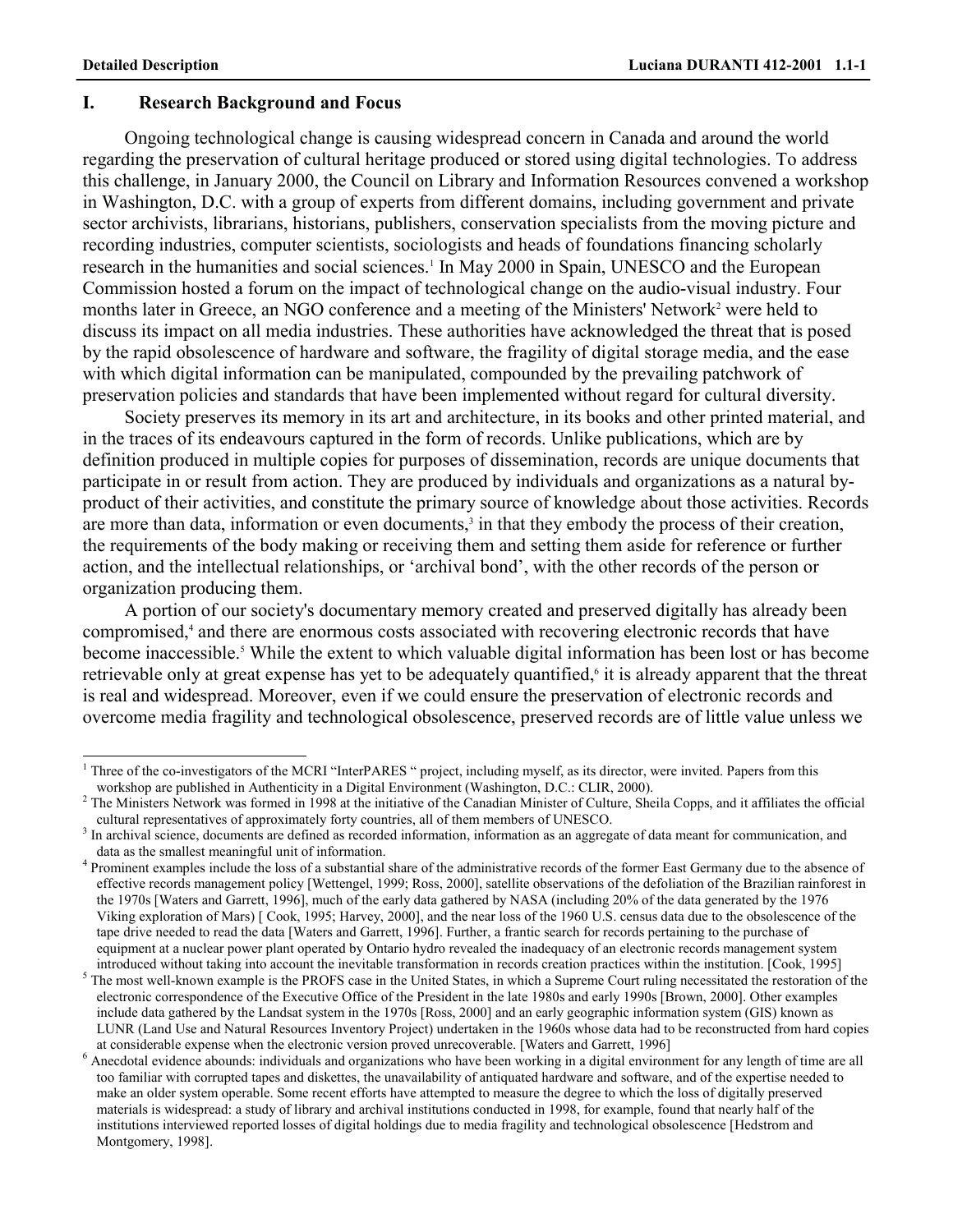can be sure they are authentic, that is, that they can be trusted as sources. For centuries, our presumption of the authenticity of records has been premised on the presence or absence of visible formal elements such as seals and signatures and of controls on the procedures by which records are generated, transmitted, used and maintained, and on an uninterrupted line of legitimate custody. The use of digital technology to create records has reconfigured the traditional formal elements by which records were recognized as authentic, allowed for the bypassing of procedural controls, and made of physical custody an elusive concept.

If electronic records will ever be as trustworthy as records on traditional media, the practices by which they are created, maintained, and used must be analyzed, and strategies and standards for their authentic preservation must be developed. This was the mission of our first MCRI project, known as InterPARES (International research on Permanent Authentic Records in Electronic Systems),<sup>7</sup> a research endeavour that set out to deal with records mandated for accountability and administrative needs. In most countries, such records are the majority of those selected for permanent preservation, and constitute a high priority for both the public and the private sector. When in electronic form, they are usually created in databases and document management systems. The authenticity of these records on traditional media has been a concern of most juridical systems, which have explicitly stated requirements for their authenticity that could be used as a starting point for developing new requirements for their electronic counterparts. The creation, maintenance and use of these records by their creators are highly controlled, thus the InterPARES research--hereinafter called InterPARES 1, to distinguish it from the proposed research--has been able to focus on the preservation of the authenticity of records that are no longer needed by the creating body to fulfill its own mission or purposes, presuming the authenticity of the records either used by the creating body in the usual and ordinary course of business or kept by it for reference. This choice was also supported by the fact that a previous research project, co-directed by Terry Eastwood and myself, and carried out in collaboration with the U.S. Department of Defense,<sup>8</sup> had formulated the requirements for the creation, maintenance and use of these types of electronic records by the creating body. This work provided a theoretical foundation for the InterPARES 1 project.

However, in the course of InterPARES 1, it became apparent that technological developments are beginning to interfere even with the procedures and forms prescribed for legal records, that decision making is increasingly based on records whose creation and form are discretionary, and that great concern is developing about preserving and verifying the authenticity of new record types that are more and more common worldwide. One specific topic that the Canadian team of co-investigators decided to pursue was that of records incorporating sound. This topic opened a series of issues and concerns and convinced the team that it would be necessary to use the knowledge developed in achieving the objectives of InterPARES 1 as the starting point for an in-depth study of other types of records, especially those produced by the creative industries, the scientific community, and the electronic government in its open-ended interactions.<sup>9</sup>

In the last few years, record types have increased in number and complexity, raising several new issues. Previously, most electronic records produced in the course of administrative activities of any kind were textual,<sup>10</sup> allowing for storage in a non-proprietary format (such as ASCII), and demanding a relatively unsophisticated software and hardware configuration for copies to be produced in a form close

 $^7$  For information about InterPARES see the project's web site at http://www.interpares.org.<br> $^8$  This project, funded by a SSHPC Standard Because Grapt, and ontitled "The Protection of

 $8$  This project, funded by a SSHRC Standard Research Grant, and entitled "The Protection of the Integrity of Electronic Records," will be hereinafter referred to as the 'UBC-MAS Project'. On the InterPARES web site, under Resources, there is a direct link to the web sites containing the findings of this project and to the records management standard derived

<sup>&</sup>lt;sup>9</sup> Examples of the issues and concerns resulting from the Canadian Team case studies include: 1) Unpublished music recordings created in digital form have a very short life-expectancy. These recordings are often created using file formats that are short-lived, that are not in widespread use, and that are proprietary and expensive to migrate. 2) The lack of a profiling standard consistently followed (especially outside of institutions) has meant that many music recordings are unidentifiable (especially as to composer, performer, date and place of recording, etc.).

<sup>&</sup>lt;sup>10</sup> "Textual" is defined by in InterPARES 1 as containing words, numbers, or symbols. [InterPARES Glossary, 2001]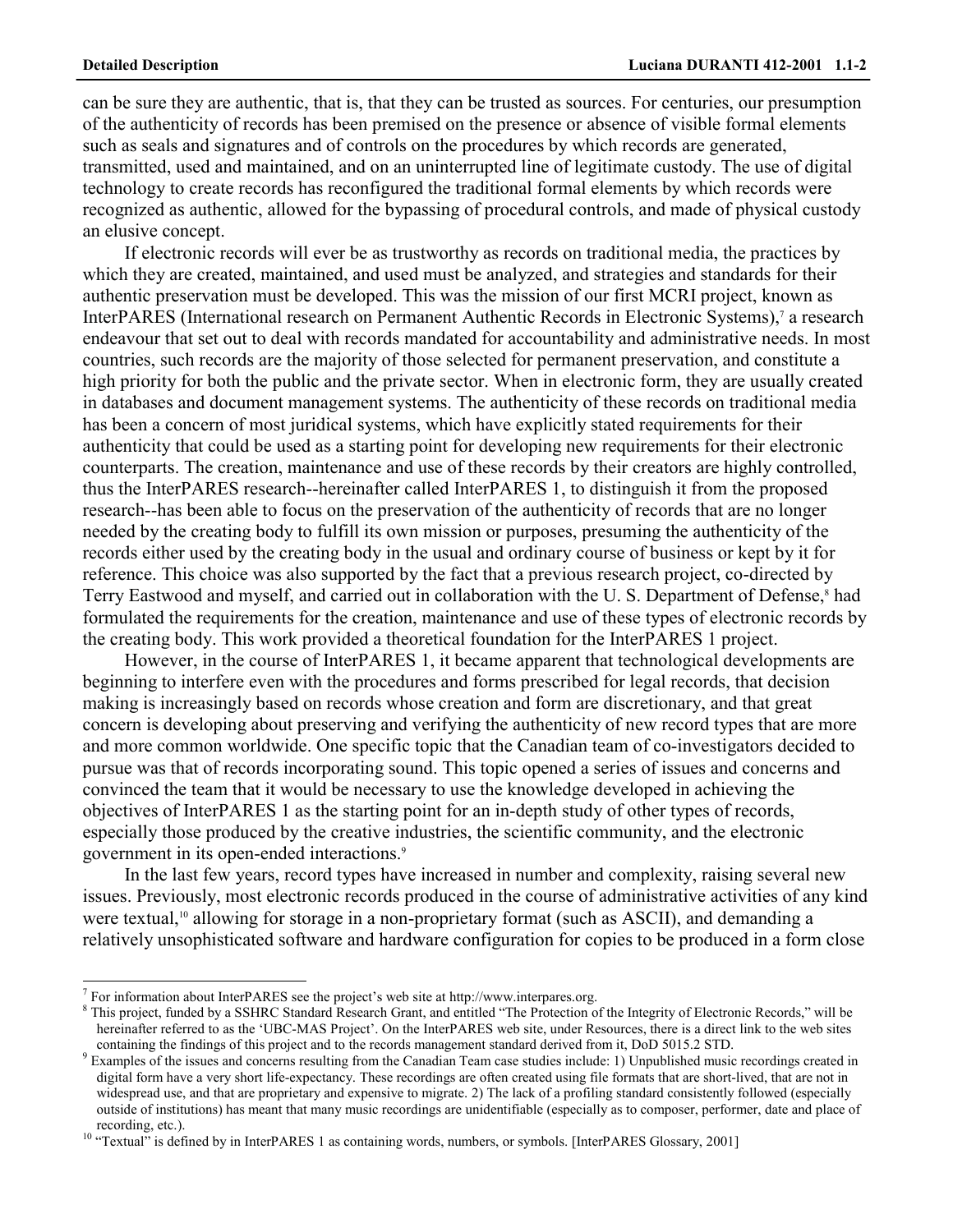enough to the original. Increasingly, however, organizations and individuals have been generating records of an experiential, interactive or dynamic nature, which will require different, and perhaps record-type specific, preservation strategies.

Clifford Lynch, director of the Coalition for Networked Information, describes experiential digital objects as objects whose essence goes beyond the bits that constitute the object to incorporate the behaviour of the rendering system, or at least the interaction between the object and the rendering system [Lynch, 2000a]. He also maintains that defining the authenticity of such objects is a much more complex issue than with raw data or traditional documents, because it is dependent not on the ability to reproduce a copy of the object's original bit-stream, but on the ability to recreate the environment in which that object was experienced. Examples of experiential digital objects range from audio and moving images embedded in a web page to virtual reality systems to databases that link geo-spatial coordinates to specific smells.<sup>11</sup>

An interactive system is one in which each user entry causes a response from or an action by the system [IEEE, 1997]. To generate preservable records in such systems, we need to ascertain a) how user input affects the creation and form of electronic records (as is the case with much on-line commerce); and b) if and when the interactive system and its inherent functionality need to be preserved for those records to remain meaningful and authentic. Examples of interactive systems range from web pages delivering government services online to musical performances based on human-computer interaction to commercial video games.

Seamus Ross has defined dynamic documents as documents that are "dependent upon data that might have variable instantiations and be held in databases and spreadsheets" [Ross, 2000]. Examples range from simple hyperlinked web pages to complex systems where information is stored and updated to be shared via wireless transmission by multiple mobile users in diverse ways [Kaashoek, Pinckney, and Tauber, 1995]. The increasing reliance on such documents by individuals and institutions will necessitate their preservation over the long term: how the information they contain is captured and set aside for preservation raises both practical and philosophical issues.

Whether experiential, interactive, and dynamic digital objects are indeed records depends on their relationship to the activity of their creator [Duranti, 1994; Duranti, 1997; Barry, 1994]. Cultural, scientific, and manufacturing industries have a long history of creating such objects in the course of their practical activities, and while the term 'record' in the archival sense has not been typically applied to these objects within those sectors, clearly the professionals charged with the preservation of those archives may have to face the concrete challenge of maintaining the functionality of interactive and dynamic records and recreating the environment of experiential records. It is important both to know to what extent the requirements, methods and strategies developed by the InterPARES 1 project to preserve authentic electronic records produced in databases and document management systems apply to these new situations, and to develop new ones where they do not. These issues are further compounded when individual creators lack the knowledge and tools to generate electronic records that can be preserved over the long term. InterPARES 1 research has indicated that record-making and record-keeping processes that have ensured the creation of reliable textual electronic records and the maintenance of their authenticity are likely inadequate for more complex record types of the kind just described.

The point made above can be illustrated by considering the special challenges for making and keeping reliable records and preserving authentic records the most salient characteristic of which is the lack of a stable form and content (that is, of fixity), as is the case with experiential, interactive and dynamic records. Ironically, the ease with which their form and content can be manipulated has given those who generate them, particularly in the creative and research sectors, a new reason for keeping

<sup>&</sup>lt;sup>11</sup> Lynch likewise asserts in his article "Experiential Documents and the Technologies of Remembrance" that "[t]he retention, reuse, management and control of this new cornucopia of recorded experience and synthesized content in the digital environment will...become a matter of great controversy. This will include, but not be limited to, privacy, accountability and intellectual property rights in their broadest senses." [Lynch, 2000b]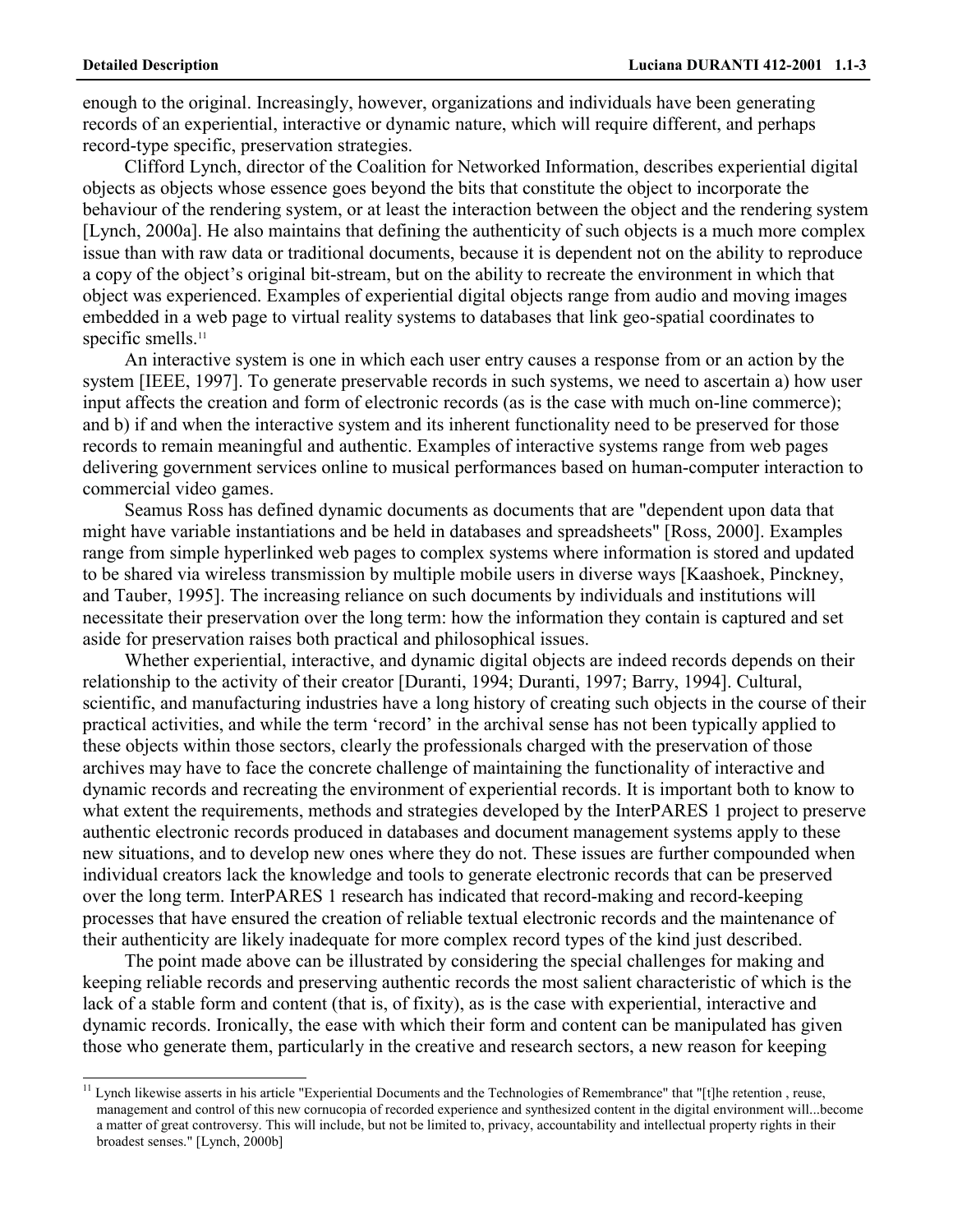them: 'repurposing'. Makers and distributors of digital music and art works, as well as designers and architects, for example, often obscure the meaning and cultural value of their records by treating their form and content merely as digital data to be manipulated to generate new records, decontextualizing them from the activity by which they were produced. The potentially wide dissemination of repurposed documents threatens the authenticity of the original materials, as well as their authors' moral rights. The records created in the course of scientific activities, such as geo-spatial records, while prone to more stringent record-keeping requirements, are also subject to the re-purposing of their content. For these reasons, it is necessary to develop an understanding of these new records not only in the later phases of their life cycle, but from the moment of their creation. While InterPARES 1 was concerned with developing knowledge and strategies for electronic records preservers, it is now necessary to develop knowledge and strategies beneficial for both the creators and preservers of these complex new records.

Technological obsolescence, which poses a continual challenge to the accessibility, readability and intelligibility of electronic records, is of even more concern in the context of artistic and scientific activities than in that of administrative activities. Inadequate record-management practices have already precipitated the disappearance of many records pertaining to artworks that depended upon now obsolete software and hardware for their continued existence, including interactive musical materials, art works situated in virtual environments, and other performance works whose essential parameters were insufficiently documented to allow for their recreation. This has created enormous difficulties for artists concerned with the long-term preservation of the unique and authoritative version of their work, requiring them to devote valuable time and resources to preservation efforts<sup>12</sup> and engendering an urgent demand for effective and tested strategies.

Many of the issues surrounding the management of electronic records in the arts and sciences are becoming relevant to government archives, as administrative bodies employ increasing complex multimedia systems in the creation of their records [Ross, 2000]. In Canada, for example, the Government On-line initiative has mandated that the most common transactions between the government and its citizens be possible on the Internet by 2004. The Italian government has set the same deadline. This raises considerable questions for the creation and management of the electronic records generated by such interaction, in part because the making of the record will no longer be the sole responsibility of the body responsible for the electronic system (in this case, the government), but also of the user. Further, when the terms and conditions that govern the recorded transactions between government and citizens are articulated on web pages, those pages may need to be preserved with their functionality for purposes of accountability.

To meet these challenges requires an understanding of the nature of the new electronic records and record-creating processes in the creative and performing arts, in the social and physical sciences, and in the on-line interaction of citizens and government and of consumers and businesses. For our society to fulfill the legal, social and cultural imperative of preserving these records as authentic over the long term, research must be done into their characteristics and development, the requirements for their reliability, accuracy, and verifiable authenticity, and methods and strategies for their selection and preservation.

It is critical that the research needed to address the issues outlined above be undertaken collaboratively by those with the requisite insight and experience. To this end, the international team of researchers formed for InterPARES 1, together with additional researchers with discipline-specific knowledge, intend to draw upon their collective expertise to address these issues. The singular nature of the research team, comprising leading scholars in archival science, the social and physical sciences, and the creative and performing arts, as well as representatives from archival institutions and other government bodies from twenty countries and five continents, will ensure that this research, so important

<sup>&</sup>lt;sup>12</sup> For example, internet artists Kit Galloway and Sherrie Rabinowitz have temporarily shut down their groundbreaking ecafe.com website for two years in an attempt to create an archive of their activities since they began the project in 1984. See <http://www.ecafe.com/about.html>, current as of 2001/07/26.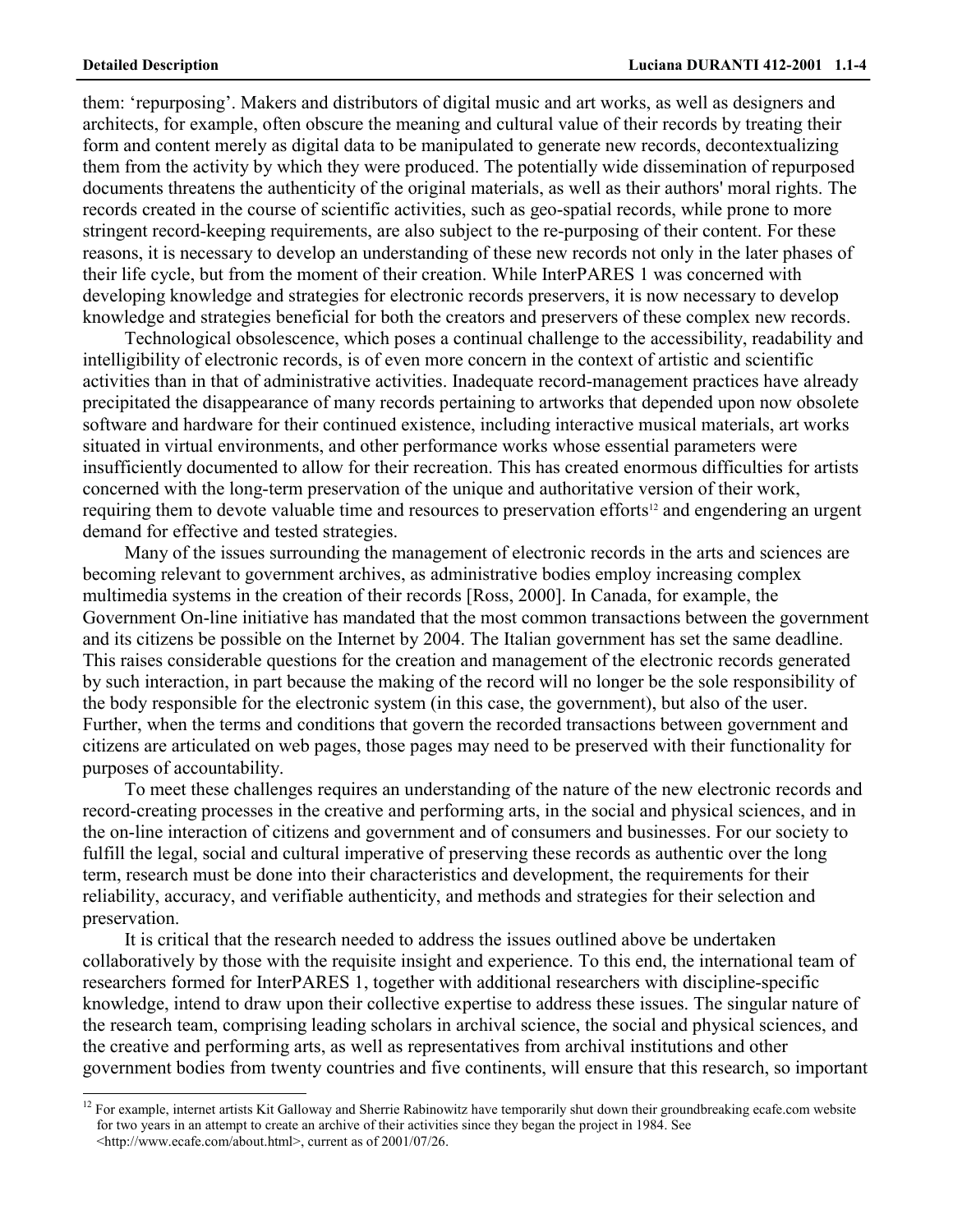for the preservation of our societal memory, will remain focused on 'records' rather than on all digital objects, on the preservation of their trustworthiness both as meaningful content and as records rather than on all issues related to digital preservation, and on the protection of their cultural character rather than on imposing uniform models and applications. This crucial perspective is unique.

As with InterPARES 1, the results of this research will have benefits extending beyond the archival and academic communities into the business community, more specifically where scientific research records are relied upon for the protection of patents and other forms of intellectual property. A number of short-term and small-scale research projects have been undertaken in the private sector, but are limited by an impatience for quick results, the lack of the necessary theoretical knowledge surrounding authenticity and long-term preservation, and a narrowness of disciplinary perspective. Because of this, the Collaborative Electronic Notebook Systems Association (CENSA), a consortium of pharmaceutical, chemical, and information technology companies, will once again fully participate in InterPARES research, bringing important expertise in the records creation processes in science-related industries. CENSA and its member corporations are looking to us to provide the long-term perspective and expertise demanded by the issues at hand.

**Thus the proposed research project, hereinafter called InterPARES 2, aims at developing a theoretical understanding of the records generated by interactive, dynamic, and experiential systems, of their process of creation, and of their present and potential use in the artistic, scientific and government sectors.**13 **On the basis of this understanding, the project will formulate methodologies for ensuring that the records created using these systems can be trusted as to their content (that is, are reliable and accurate) and as records (that is, are authentic) while used by the creator; for selecting those that have to be kept for legal, administrative, social or cultural reasons after they are no longer needed by the creator; for preserving them in authentic form over the long term; and for analyzing and evaluating advanced technologies for the implementation of these methodologies in a way that respects cultural diversity and pluralism.** 

Previous research into the preservation of digital documents in the creative and performing arts has focused on the products of artistic activities: sound recordings, films, photographs, etc. Such research concerns autonomous works rather than records, and ignores a significant portion of an artist's output in the form of sketches, storyboards, out-takes, drafts, notes, and so on. The importance of preserving these records in order to understand, reconstruct and verify the authenticity of the works of an artist is indisputable, but one has also to consider that the records of artistic activities have strong legal status and provide information that needs to be preserved for reasons additional to their cultural value. Because of its focus, the research conducted on the digital preservation of works of art tends to look at purely technological solutions, and ignores the issues surrounding the preservation of the documentary and procedural context of each record, the maintenance of intellectual accessibility, and the protection of its authenticity over time.14

This is also the case with research into digital preservation in the social, natural, and physical sciences. The preservation of scientific data has been of great concern for its value to new scientific research, but the preservation of the records of scientific activities is also crucial to the protection of intellectual property, especially patents. Scientific records require specific metadata description for their

<sup>&</sup>lt;sup>13</sup> This research will not address specifically electronic commerce, not because there are already research projects dealing with it, as they take very different perspectives, but because we believe that any finding concerning electronic government would be readily applicable to electronic commerce as well. However, we will test this hypothesis in the course of the research.<br>To illustrate, the largest ongoing international project addressing issues relating to digital music is the Harmonica Projec

based in The Netherlands and includes the participation of prominent music libraries from across Europe. As librarians, the researchers of the Harmonica Project are principally interested in using digital technology to increase access to published music in the form of scores, recordings, and multimedia works. Similarly, the IDEAMA (International Digital Electroacoustic Music Archive) project is an international collaborative effort aiming to "collect, preserve and disseminate historically significant electroacoustic music." [Bauman, 1995]. While this project focuses on unpublished electroacoustic music compositions, the compositions collected in the "archive" are digitized recordings of completed works, not the records created in the process of making those works.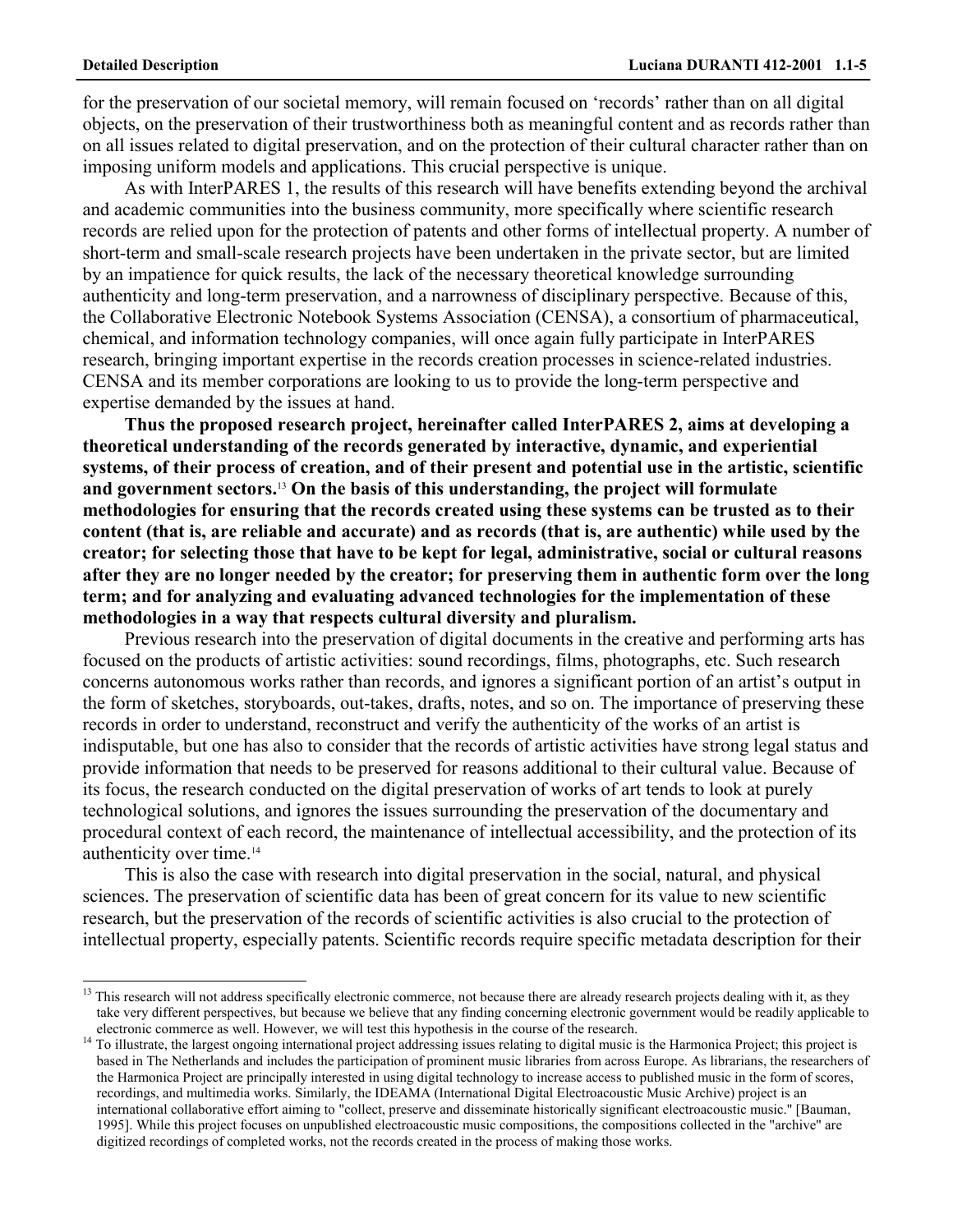identification, retrieval, and intact preservation; where the data contained within those records are primarily a concern of scientific disciplines, the metadata that articulate their attributes and are necessary for their authenticity are primarily an archival concern. Research projects in the scientific community have neglected to address the issues of the authenticity of records and of their accessibility as trustworthy evidence of past endeavours and of the evolution of thought in the sciences, as the expertise needed to do so resides in the records and archival management research communities.<sup>15</sup> For these reasons, research into the preservation of the records of artistic an scientific activities is properly within the purview of archival science, and as such needs to draw financial support from agencies and institutions mandated to support research in this area. Much of the research activity on digital preservation undertaken across disciplines, but especially by library scholars, is focused on the digitization and dissemination of analogue and paper resources.16 While considerable efforts continue within the disciplines represented in InterPARES 2 to develop the knowledge necessary to preserve publications of all types, including those born digital and those digitized, the responsibility for developing the theory necessary for the authentic preservation of reliable and accurate electronic records falls on the archival research community, working in a collaborative and interdisciplinary manner with representatives of the various artistic and scientific communities. Moreover, this shared interest offers a unique opportunity for cross-fertilization also in the area of government, which has always been the central concern of the archival community. As electronic government moves more and more towards the creation of records that increasingly resemble those generated by the artistic and scientific communities, the expertise of scholars from those disciplines will complement that of archivists and government representatives in ensuring the authentic preservation of reliable and accurate electronic government records.

InterPARES 2, although strongly rooted on the findings of InterPARES 1, is dramatically innovative in several ways: 1) it focuses on records produced in new digital environments, experiential, dynamic, and interactive, where InterPARES 1 was concerned with records generated in databases and document management systems; 2) it examines records resulting from artistic, scientific and government activities, where InterPARES 1 was concerned with records resulting from administrative and legal activities; 3) it deals with the records' entire life-cycle (from creation to permanent preservation), where InterPARES 1 was concerned with non-current records destined to permanent preservation; and 4) it addresses issues of reliability and accuracy in addition to issues of authenticity, where InterPARES 1 was only concerned with authenticity.

# **II. The Organization of the Project, the Research Questions and the Methodology**

## *II. 1 Introduction*

InterPARES 2 is scheduled to begin on January 1, 2002 and to conclude on December 31, 2006. It will adopt the skeletal organizational structure of InterPARES 1, and extend this structure to allow for the more broadly interdisciplinary nature of the research.

The central organizational principles used to guide InterPARES 1 were the grouping of research questions into domains of inquiry, the establishment of task forces to address those questions, and the formation of national teams to contextualize the findings of the research. An international team chaired by the project director and comprising the chairs of the task forces and national and multinational teams and the representatives of the test sites (that is, archival institutions) directed the work of the units, which included also a Glossary Committee, responsible for consistency in terminology among disciplines and

<sup>&</sup>lt;sup>15</sup> For example, the report of the U.S. National Research Council Commission on Physical Sciences, Mathematics, and Applications entitled "Preserving Scientific Data on Our Physical Universe: A New Strategy for Archiving the Nation's Scientific Information Resources" discussed at length the need for long-term access to historical scientific data without addressing the issue of their authenticity as a record of scientific activity among its fundamental principles for long-term data retention. Likewise, this report does not address the intellectual property implications for data gathered outside of government agencies.<br>16 Examples include the National Library of Canada's "The Virtual Gramophone," the "American Memory Project" at the U.S. Library of

Congress, and the Alexandria Digital Library Project.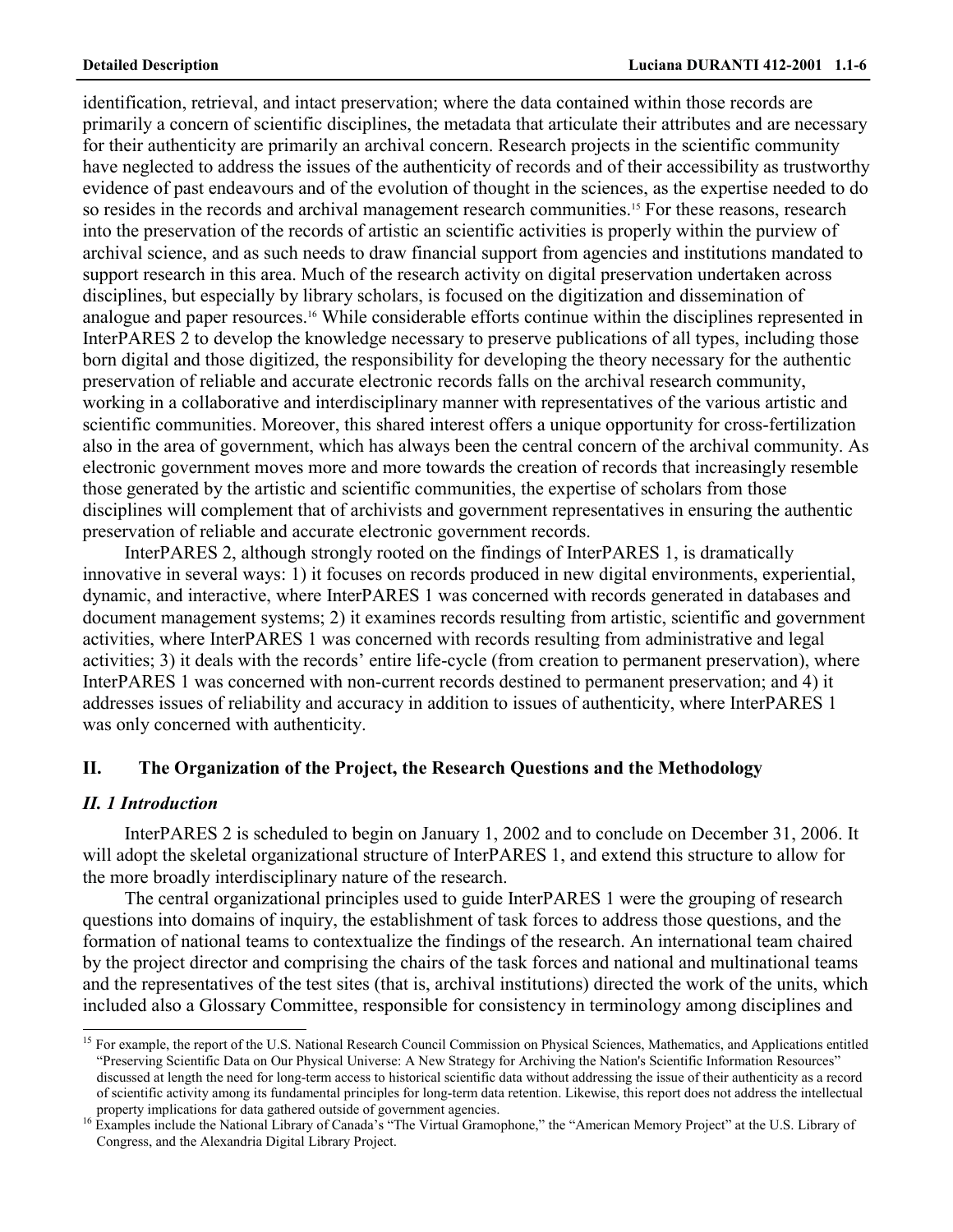cultures. Key to the successful completion of the work of each of these units was the opportunity to meet several times face-to-face for intense and prolonged periods of work. The international team and the task forces met three times per year, with the task forces meeting additionally once or twice each year independently of the international team. The national and multinational teams have met according to their individual schedules.

### *II. 2 Organization*

InterPARES 2 has assembled national and multinational teams of co-investigators, including both individual and institutional researchers, not only to maximize funding, as each team has access to distinct resources, but also and foremost to contextualize the findings of the research in each participating jurisdiction, respecting cultural diversity and pluralism. In addition, it will adopt the organizational principles and procedures that proved effective for InterPARES 1, but adapt them to allow for ample interaction among the diverse participants while enabling those same participants to bring their specific expertise to bear on clearly identified and circumscribed areas of research. As shown on the attached matrix, the research project will be divided into three domains of inquiry, each addressing a different set of questions. The first domain will investigate the nature of the records under examination and the process of their creation. The second domain will study the concepts of reliability, accuracy and authenticity as they are understood in the various disciplinary areas involved in the research. The third domain will test existing appraisal and preservation methods on the records in question and develop and test new ones.

Each domain will be subdivided into the three focuses of research discussed in the research background and focus: the records of artistic activities, the records of scientific activities, and the records of electronic government (hereinafter "e-government") activities. Thus, the matrix is constituted of three domains represented vertically and three focuses represented horizontally, for a total of nine areas. Each area will be the responsibility of a group of investigators with diversity of expertise. The areas of the same focus will be studied by groups including specialists in the activities of the focus. For example, the group of co-investigators conducting research on the records of artistic activities will comprise, in addition to experts in archival and computer science, experts in music, dance, photography, e-literature, theatre, film, multimedia, visual art and the design of multimedia software and hardware. Consequently, the areas of the same domain, spanning three focuses, as well as the areas of the same focus, spanning three domains, will be studied by highly interdisciplinary teams of investigators. The collection of all experts working on a given domain will constitute the "domain task force", while the collection of all experts working on the same focus will constitute the "focus task force". Thus, inter-disciplinarity is fostered in three dimensions: within each working group, within each domain task force, and within each focus task force. The basic research is carried out at working group level, with the working groups of the same domain and of the same focus meeting as task forces during weeklong research workshops in February and September. In between face-to-face meetings, the working groups will work as individual units through electronic communication or *ad hoc* meetings that they will organize as needed.

Three additional cross-domain research units will be struck for the duration of the project. The Terminology Research Team will control the use of terms in all areas of the research. This research team will establish formal procedures for the proposal and adoption of specific terms, and meet in conjunction with International Team workshops to approve the official terms of the project and related definitions, ensuring consistency among the various research units and keeping into account disciplinary and cultural differences. The Policy Research Team will analyze the existing policies and strategies in each domain and focus of inquiry in light of the work being done by the working groups and then distill from the findings and products of the working groups policies, strategies and guidelines for the reliable and accurate creation and maintenance of the records under examination, and their authentic preservation within the context of each activity and culture generating them. The Description Research Team will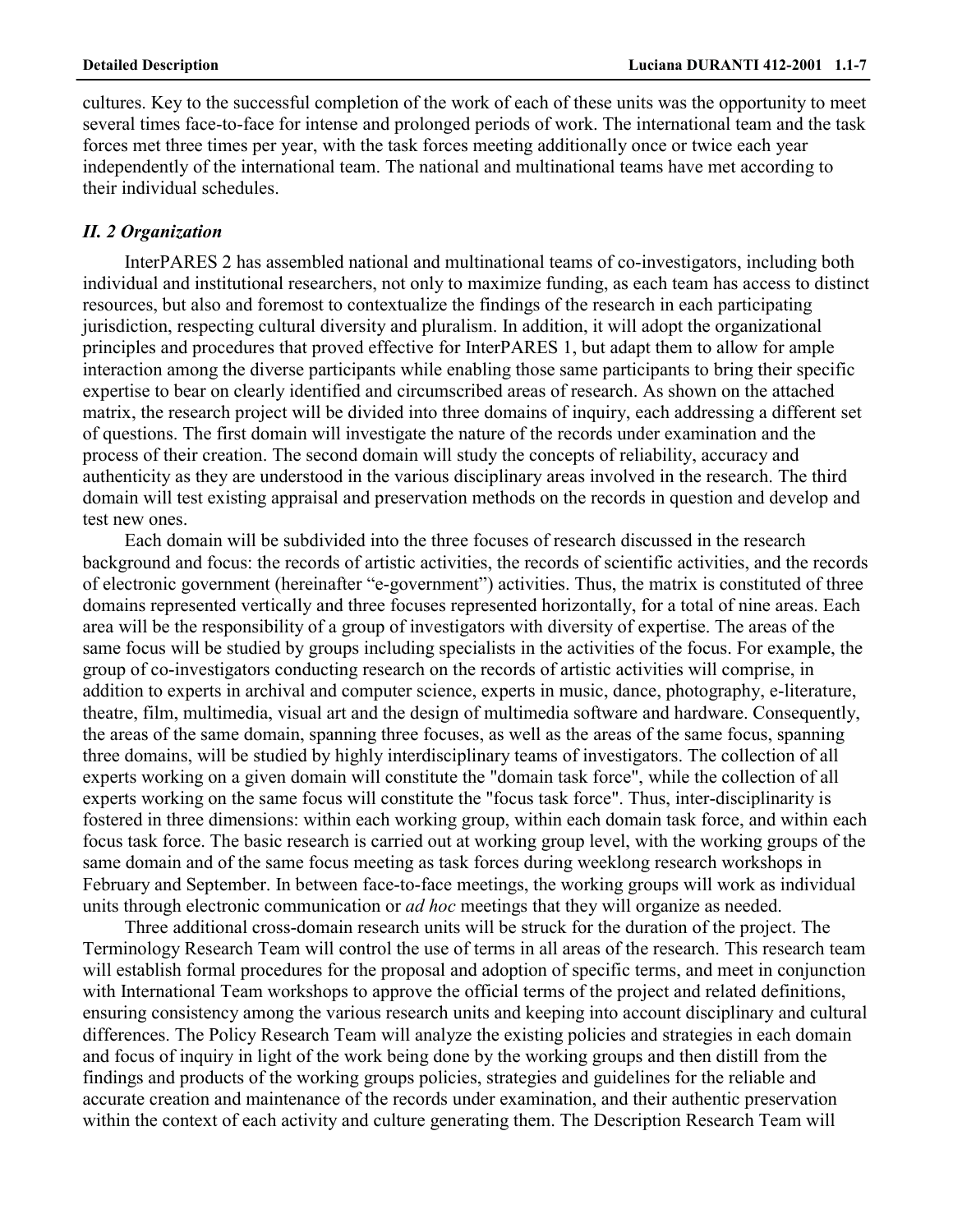develop guidelines for the intellectual control and archival description of all types of records studied. These three cross-domain research teams will meet concurrently with the task forces, twice a year.

|                                                | DOMAIN 1<br>Records creation & maintenance |                                                          | DOMAIN 2<br>The nature of the record: authenticity,<br>accuracy & reliability |                                                             | DOMAIN 3<br>Methods of appraisal<br>& preservation |                                                     |
|------------------------------------------------|--------------------------------------------|----------------------------------------------------------|-------------------------------------------------------------------------------|-------------------------------------------------------------|----------------------------------------------------|-----------------------------------------------------|
| FOCUS <sub>1</sub><br>Artistic<br>activities   | Working Group 1.1                          | Correlation<br>第CLO88<br>ę<br>ä,<br>di<br>Bi<br>findings | Working Group 2.1                                                             | Correlation<br>across<br>insip<br>å,<br>iplines<br>findings | Working Group 3.1                                  | Correlation<br>across<br>disciplines<br>of findings |
| FOCUS <sub>2</sub><br>Scientific<br>activities | Working Group 1.2                          |                                                          | Working Group 2.2                                                             |                                                             | Working Group 3.2                                  |                                                     |
| FOCUS 3<br>Governmental<br>activities          | Working Group 1.3                          |                                                          | WorkingGroup 2.3                                                              |                                                             | Working Group 3.3                                  |                                                     |
| Terminology                                    |                                            |                                                          |                                                                               |                                                             |                                                    |                                                     |
| Policy                                         |                                            |                                                          |                                                                               |                                                             |                                                    |                                                     |
|                                                | Description                                |                                                          |                                                                               |                                                             |                                                    |                                                     |

An Advisory Committee comprising international experts not directly involved in the research will monitor the project throughout its duration, offering criticisms and suggestions. The Advisory Committee, composed of the presidents of national and international professional archival associations and of representatives of bodies having a direct competence and interest in the subject of the research, such as NASA, will meet with the International Team once per year.

An International Team, chaired by the Project Director and comprising the chairs of the nine working groups, of the three cross-domain research groups, and of the national and multinational teams, will meet for a four-day research workshop twice a year (in June and November) to share the findings, reconcile them, direct the research, and decide on dissemination activities.

The project will begin with a meeting in Vancouver in February 2002 in the course of which the constitution of the nine working groups (and therefore of the three domain task forces and the three focus task forces), three cross-domain research teams, and the Advisory Committee will be determined, and all working groups', task forces' and cross-domain research teams' chairs will be named. Upon their formation, the research units will determine the specific objectives to be accomplished before the first International Team workshop in June, refine their methodology, and assign tasks to each member. Each unit, on the basis of its composition, will decide how to carry out the work till the next research units' workshop, whether only through electronic communication or also through face-to-face meetings.

The work of the first two domain task forces should take approximately three years to yield substantial and reliable results, but the feedback from the working groups of the third domain will likely make necessary additional investigations and verifications. Thus, it is expected that the research of all units will be carried out over the full five years of the project, with an increasing activity of the crossdomain research teams over the last two years of the project. Some movement of investigators among units is both expected and auspicious.

### *II.3 Research Questions, Methodology, and Outcomes*

### **DOMAIN 1: The Nature of the Records and of the Processes that Create and Maintain Them.**

The first research domain explores the records described in Section I, Research Background and Focus, and the processes that create and maintain them. An understanding of the meaning of a record rests upon an understanding of its process of creation and of the function of the record within the activity in which it participates. In order to preserve such a record in authentic form over time, it is necessary not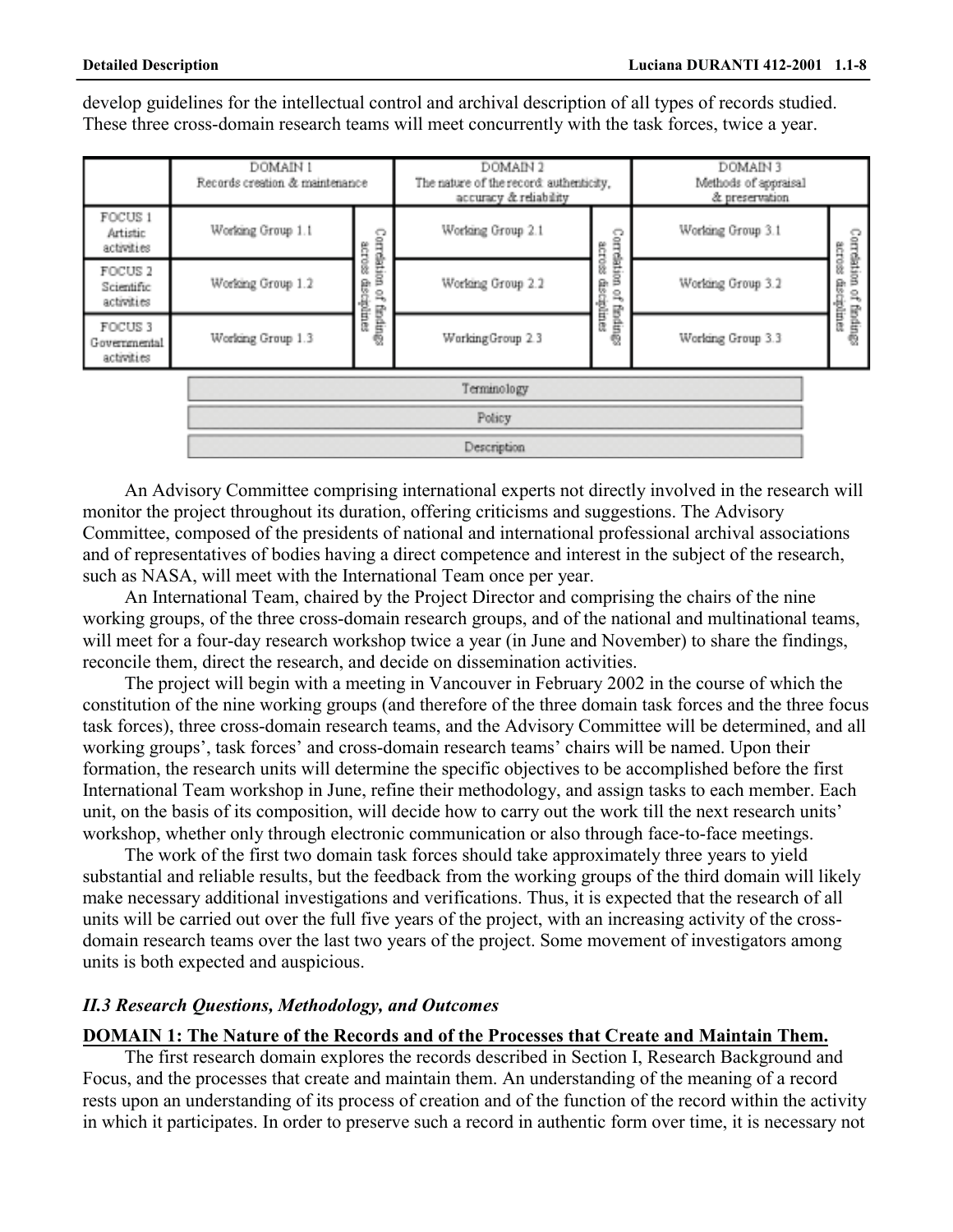only to know its characteristics, process of creation, and function, the purposes for which it is kept by its creator, and which of its features will allow its authenticity to be determined, but also to ensure that the record is generated in such a way that it is possible to carry it forward for the use of future generations. This knowledge needs to be acquired and developed across the wide spectrum of electronic records identified in each focus area of this project.

Although the creation process and documentary form of the records created by governments tend to be regulated and controlled, thus making it easier for a preserver to carry such records forward, the electronic delivery of government services, which is redefining the processes by which transactions between a government and its citizens are conducted, may be changing not only the form of the resulting records, but also their other salient characteristics (for example, their fixity). The very nature of the records created in the course of online interaction may be very different from that of the electronic records presently generated in databases and document management systems, and their function may significantly differ from that of the records examined in InterPARES 1.

Records generated outside of government are largely the product of unregulated processes, and have already posed interesting challenges to those responsible for their preservation. Visual artists, musicians, and choreographers accumulate material with great cultural value (for example, sketches and drafts) that correspond to the traditional definition of a record, and so do organizations and individual scholars who carry out scientific research. When these materials are on paper, they pose few problems for preservation, because they are kept in their original immutable form, which remains equally accessible through time and allows the determination of their identity and integrity nearly regardless of labeling conventions, archival descriptions, etc. In the last two decades, digital environments have changed the practices of artists and scientists. In some cases, these environments provide fuller traces of creative processes that used to go undocumented, so that we now have records of activities that were never recorded before. In other cases, the opposite has occurred. For example, it is rarer and rarer to see the creation process of a poet through the sequence of edited drafts, which are now usually overwritten. More seriously, however, few of the documents produced using new information technologies have properties that allow us to determine their identity and integrity, to arrange and describe them, and to ensure that they can be kept accessible and authentic and that their authenticity can be verified later. It is important to understand how digital work environments have changed the process of record creation in each of the activities in question, how the identity of the various types of records created can be established as to provenance, authorship, function and relation to the records participating in the same activity, if and when records created in such environments can be considered complete and/or capable of accomplishing the purposes for which they were generated, and what are the criteria and practices of their creator in maintaining them.

### **Domain 1 Research Questions:**

- What types of documents are traditionally made or received and set aside (that is, created) in the course of artistic, scientific, and governmental activities that are expected to be carried out on-line? For what purposes? What types of electronic documents are currently being created to accomplish those same activities? Have the purposes for which these documents are created changed?
- What are the nature and the characteristics of the traditional process of document creation in each activity? Have they been altered by the use of digital technology and, if yes, how?
- What are the formal elements and attributes of the documents generated by these processes in both a traditional and a digital environment? What is the function of each element and the significance of each attribute? Specifically, what is the manifestation of authorship in the records of each activity and its implications for the exercise of intellectual property rights and the attribution of responsibilities?
- Does the definition of a record adopted by InterPARES 1 apply to all or part of the documents generated by these processes? If yes, given the different manifestations of the record's nature in such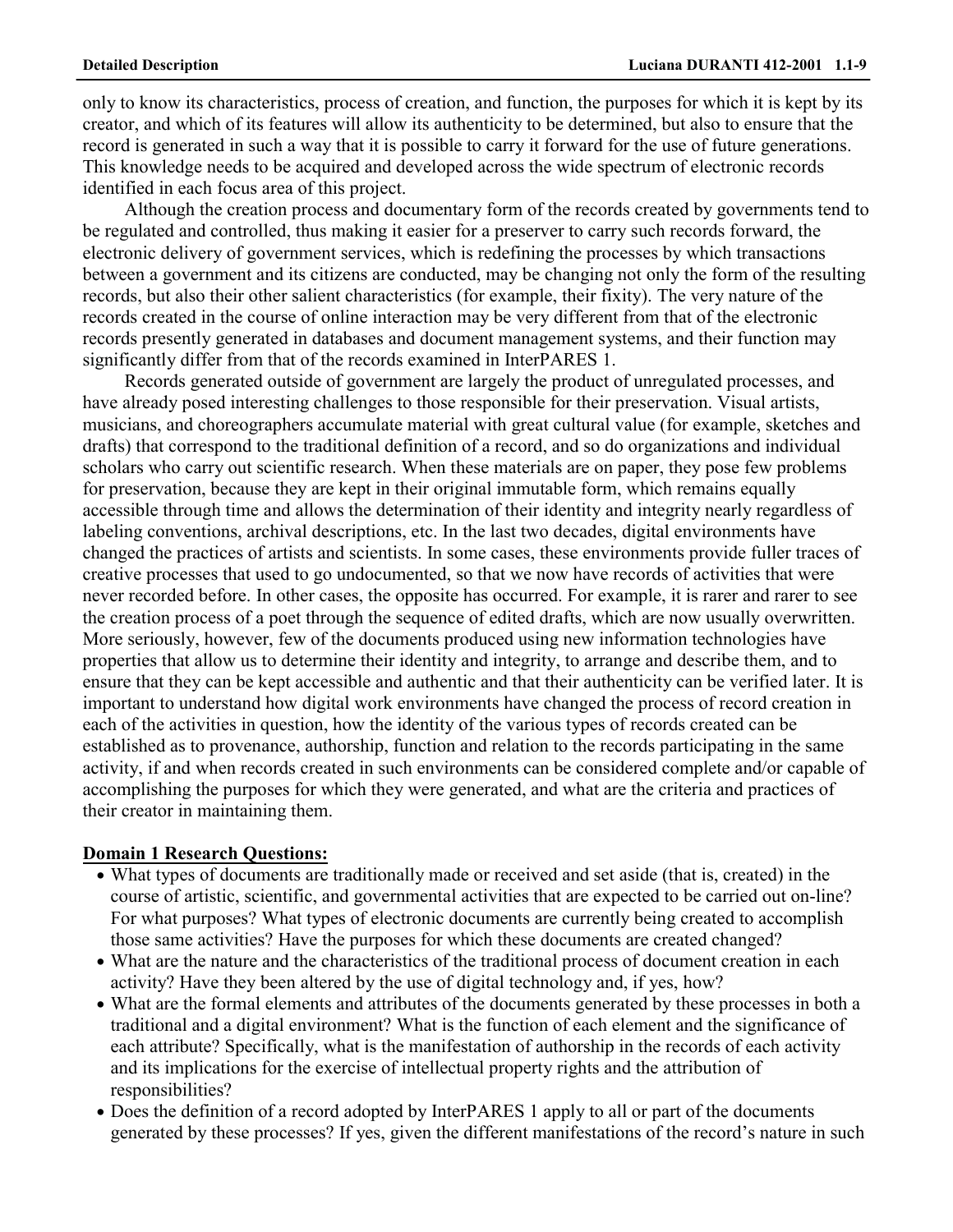documents, how do we recognize and demonstrate the necessary components that the definition identifies? If not, is it possible to change the definition maintaining theoretical consistency in the identification of documents as records across the spectrum of human activities? In other words, should we be looking at other factors that make of a document a record than those that diplomatics and archival science have considered so far?

- As government and businesses deliver services electronically and enter into transactions based on more dynamic web-based presentations and exchanges of information, are they neglecting to capture adequate documentary evidence of the occurrence of these transactions?
- Is the move to more dynamic and open-ended exchanges of information blurring the responsibilities and altering the legal liabilities of the participants in electronic transactions?
- How do record creators traditionally determine the retention of their records and implement this determination in the context of each activity? How do record retention decisions and practices differ for individual and institutional creators? How has the use of digital technology affected their decisions and practices?

### **Domain 1 Methodologies:**

The central concepts relating to records and to the record-creation and maintenance processes will be defined by the working groups within the Domain 1 task force. Using grounded theory, the Domain 1 task force will conduct case studies across a wide spectrum of activities to gather information about record-making and -keeping processes and the records resulting from them. To achieve this purpose, it will develop the necessary tools (for example, questionnaires). While the case studies will be conducted within the context of Domain 1, data will be gathered that is relevant to the work of all three domains. Diplomatic analysis will be used to describe the formal elements of the records and their process of creation and to identify the pertinent contextual information that needs to be preserved. In InterPARES 1, diplomatic analysis was used to identify the records among all types of recorded information present in each case study, and to ascertain the extent to which traditional record elements continue to appear in electronic records, by bouncing unknown realities against the known one, that is, against the ideal template of the traditional record. In InterPARES 2, the approach will be that of the original diplomatists: an examination of a wide variety of records will serve to identify elements, attributes, and their function and to generate templates reflecting the abstract forms of experiential, dynamic and interactive records by identifying the necessary characteristics of each of those records, that is, all the possible elements and attributes distinguishing each. In addition, we will represent the records observed during the case studies in models in order to test the templates against them. The modeling technique to be used will be selected at the first research workshop. In addition to representing records types in templates and testing them against the models of the records generated by each type of activity to see whether the characteristics key to their authentic preservation are consistent across activities, this study will represent abstractly the processes of creation and maintenance of each type of record reflected by each template using activity modeling and then generating work-flows that will also be tested against the processes typical of each activity. This work of collection of data, analysis, and representation and testing of the findings will coalesce with the research conducted in the second domain and result in the development and testing of guidelines that can be used by the various kinds of records creators to produce and maintain records that can be authentically preserved over the long term.

## **Domain 1: Outcomes**

The expected outcomes of the research conducted in Domain 1 are: questionnaires, case studies overviews, templates for analysis, entity and activity models, work-flows, and methodology statements. These research tools and products will be posted on the web site and further communicated in presentations, lectures, and scholarly writings.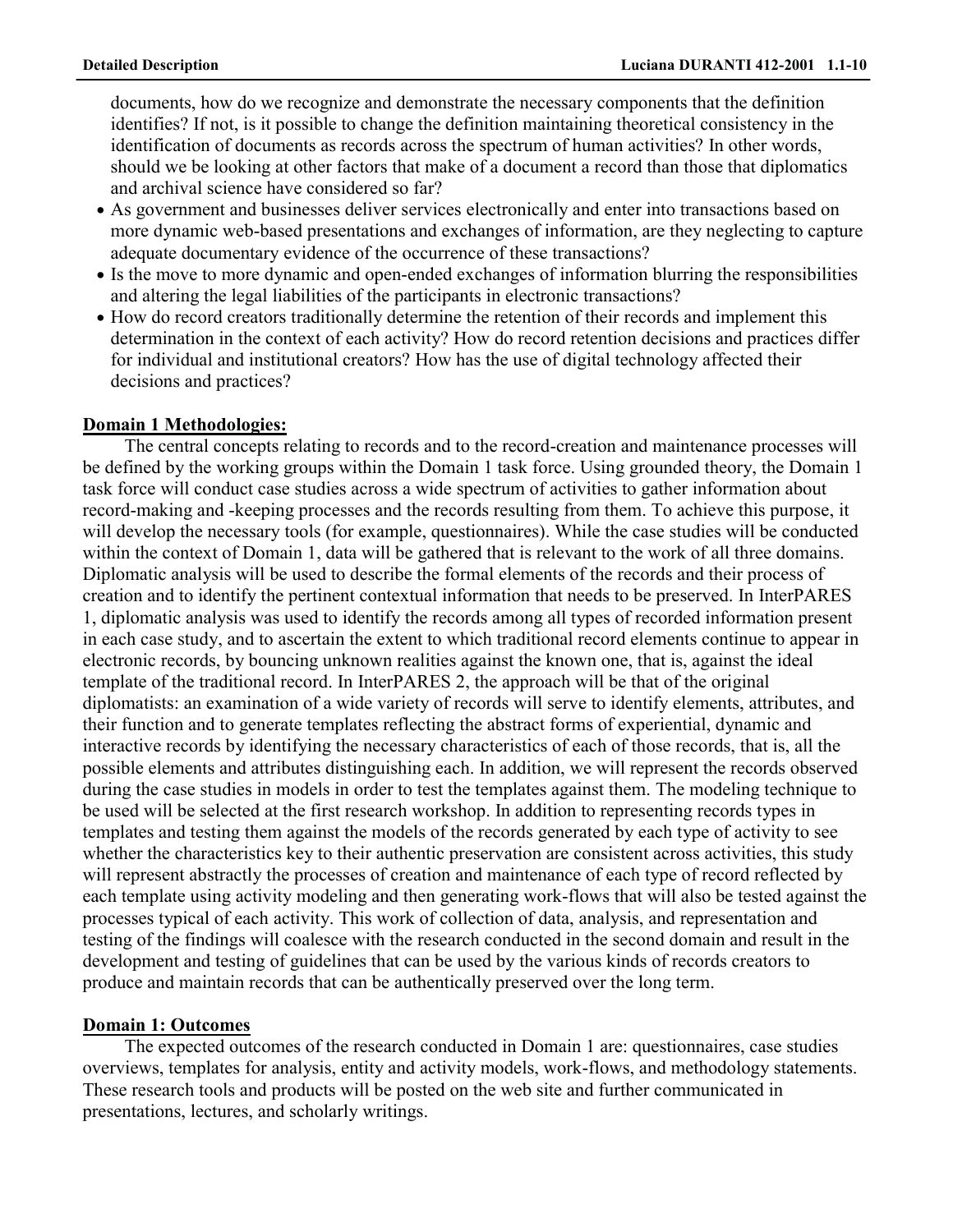# **DOMAIN 2: The Concepts of Reliability, Accuracy, and Authenticity**

The concepts of reliability, accuracy and authenticity of records are at the root of records and archives management decisions. **Reliability** refers to the trustworthiness of a record as a statement of fact. It exists when a record can stand for the fact it is about, and is established by examining the completeness of the record's form and the amount of control exercised on the process of its creation. The records forms generated using new information technologies make increasingly difficult to determine when a record is complete and whether the controls established on its creation are either sufficient or effective for anyone to be able to assume its reliability. **Accuracy** refers to the truthfulness of the content of the record and can only be established through content analysis. With administrative and legal records, it is usually inferred on the basis of the degree of the records' reliability and is only verified when such degree is very low. The volatility of the digital medium, the ease of change, editing, and the difficulty of version control, all make it harder to presume accuracy on the traditional bases. **Authenticity** refers to the trustworthiness of a record as a record. An authentic record is one that is what it purports to be and has not been tampered with or otherwise corrupted. Authenticity is established by assessing the identity and the integrity of the record. It must be possible to ascertain at all times what a record is, when it was created, by whom, what action or matter it participated in, and what its juridical/administrative, cultural, and documentary contexts were. It must also be possible to ascertain

the wholeness and soundness of the record: whether it is intact or, if not, what is missing. Reliance on the authenticity of records is at the root of decision-making and of scholarly endeavours. It is vital to know that the records we use for action and reference or as sources for research are trustworthy as records. However, the pervasiveness of increasingly complex, fast-changing computer technology is making the authenticity of electronic records very hard to demonstrate and to preserve on the face of incompatibility and obsolescence. These concepts require in-depth exploration because all disciplines involved in InterPARES 2 use the terms reliability, accuracy and authenticity, but with different meanings, and it is essential to reconcile such meanings if we wish to take a consistent approach to the reliable and accurate creation and to the authentic maintenance and preservation of the records generated by the whole spectrum of activities examined by this project.

# **Domain 2 Research Questions:**

- What does record reliability mean in the context of artistic, scientific and government activities? To what extent can the electronic records created in the course of each type of activity be considered reliable and why? What requirements on their form and controls on their creation would make us presume that they are reliable?
- What does record accuracy mean in the context of each activity? To what extent can the electronic records created in the course of each type of activity be considered accurate and why? What controls on their creation would make us presume that these records are accurate?
- What does authenticity mean in the context of each activity? To what extent is the definition of record authenticity adopted by InterPARES 1 relevant to the records resulting from each type of activity and from the use of increasingly complex digital technology?
- On what basis can the records created in the course of each activity be presumed authentic? How, in the absence of such presumption, can their authenticity be verified?
- How is the authenticity of these records affected by their transmission across space and time? What controls on the process of transmission would ensure that these records will continue to be recognized as authentic?
- Are the conceptual requirements for reliability and authenticity developed by the UBC-MAS project [Duranti and MacNeil, 1999] and InterPARES 1 for administrative and legal records generated within databases and document management systems applicable to the records studied by InterPARES 2?
- Do the participants in electronic transactions have shared access to reliable and accurate information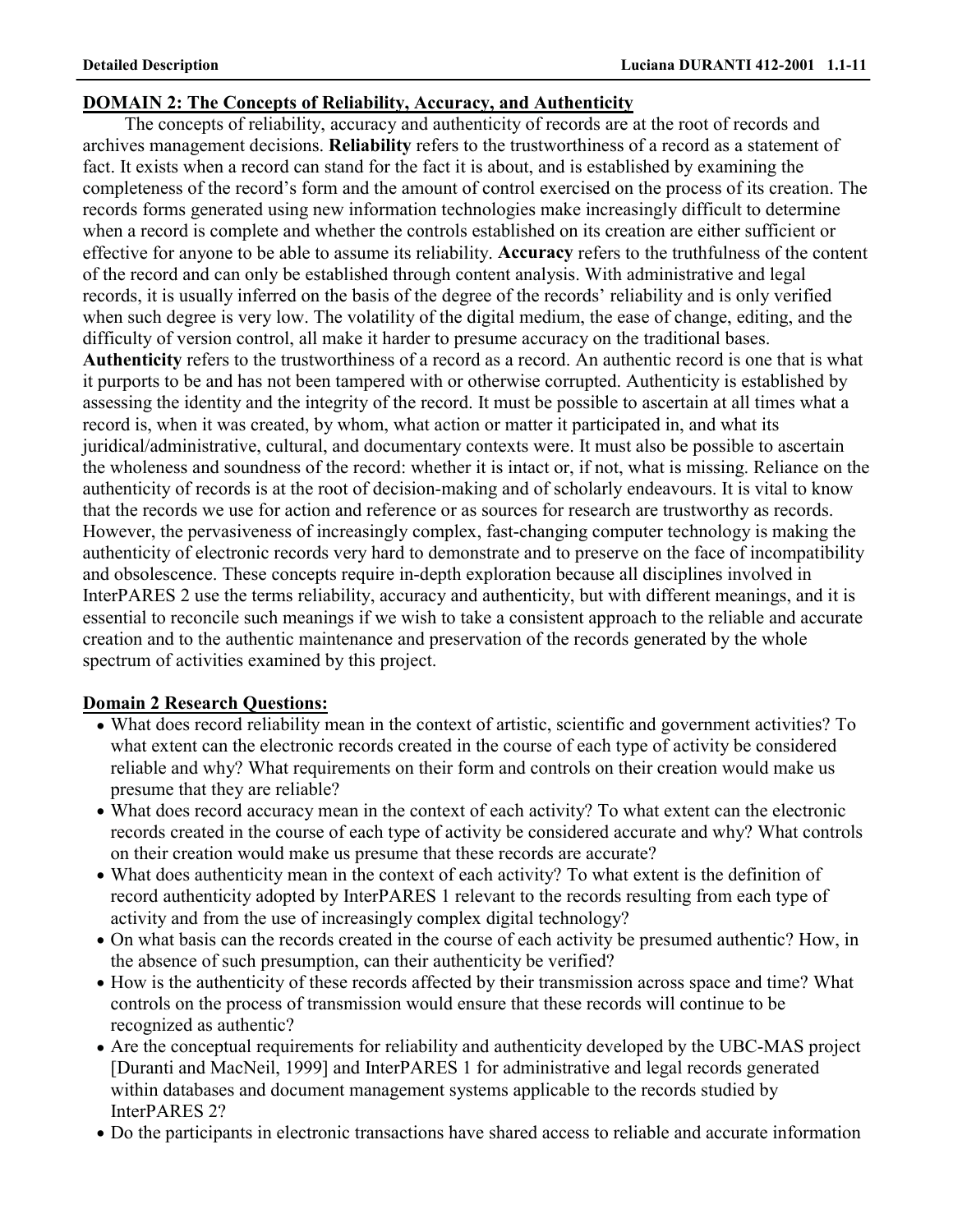about the terms and effects of the transactions? What would constitute reliable and accurate records of transactions in current electronic service delivery initiatives?

- What would be the consequence of issuing guidelines for record creation on the nature of the records of each activity?
- How can cultural differences, freedom of expression, freedom of inquiry, and right to privacy be reflected in those guidelines?
- What technological and intellectual tools would assist creators to generate records that can be authentically preserved over time?
- What legal or moral obligations exist regarding the creation, use and preservation of the records under investigation?

### **Domain 2 Methodologies:**

The Domain 2 task force will begin by testing the applicability of the archival concepts of reliability, accuracy and authenticity as defined above to the records studied by this project. The working groups within Domain 2 will research the literature of each discipline and draw on the case study research to form an understanding of the significance of the terms reliability, accuracy and authenticity in each focus area. From this understanding, a theory of ideal record-making and keeping processes in the context of each activity will be devised that takes into consideration the diverse cultural and disciplinary environments in which the records under investigation are created, maintained, and preserved. On the basis of this theory, selected processes (either hypothetical or drawn from case studies) will be constituted as test cases in order to 1) study records and record-making and keeping i*n situ*, 2) observe the effects of hardware and software evolution on the records, and 3) establish a set of records on which to test the guideline for creation, maintenance and use. High-level activity models will be developed to reflect commonalities and variations in record-making and keeping processes across disciplines. Guidelines for records creators will be drafted, tested, made available on the web site for comments, and then issued.

### **Domain 2: Outcomes**

The expected outcomes of the research conducted in Domain 2 are: scholarly papers discussing the meanings of the concepts in question in each discipline, comparing and reconciling them; scholarly papers presenting a theory of reliable record-making and keeping in each activity and contextualizing it; and guidelines for records creators outlining methods for the reliable production and maintenance of records that can be authentically preserved.

## **DOMAIN 3: The Methods of Appraisal and Preservation**

One of the key findings of InterPARES 1 is that, for electronic records, several of the actions undertaken during the process of records appraisal and selection are absolutely vital to their long-term preservation. Appraisal assesses the continuing value of the records but it also assembles evidence for the presumption of their authenticity, and identifies the digital components or objects that need to be stored and reproduced to ensure the preservation of authentic records. Appraisal also establishes the feasibility of preserving a given body of electronic records in light of the existing and expected preservation capabilities of the preserver. Because appraisal and preservation are so interdependent, although they constituted two separate domains in InterPARES 1, InterPARES 2 brings them together in one domain. The main aim of this domain will be to test whether the concepts and methods of appraisal and preservation developed by InterPARES 1 apply in the digital environments examined by InterPARES 2, which produce records that have no obvious analog in the traditional environment. From a study of the research that has been undertaken on the subject of appraisal, it appears that the nature and method of appraisal have not been examined in the realms of records creation that we plan to investigate. Thus, we expect to have much to consider, develop and test also with regard to *criteria* for appraisal,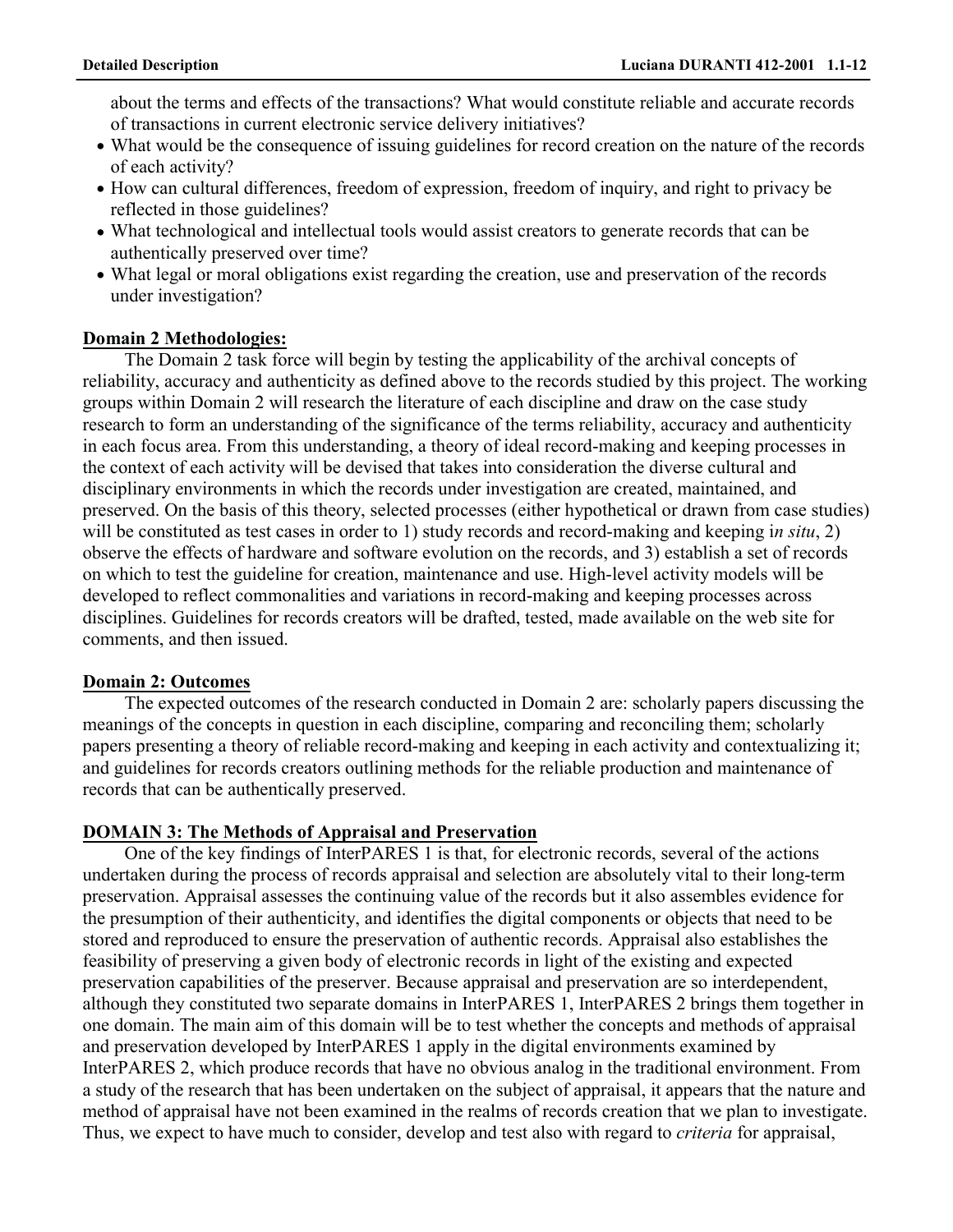which were not addressed by InterPARES 1. Similarly, it is very likely that the research will have to develop new technological solutions for the records created in the systems under investigation, and therefore re-examine, test, and adapt as necessary the concepts, methods, and strategies for long-term preservation developed by InterPARES 1 for earlier generations of electronic records.

# **Domain 3 Research Questions:**

- How do the appraisal concepts, methods and models developed by InterPARES 1 for the administrative and legal records created in databases and document management systems apply to the appraisal of the records of artistic, scientific and government activities resulting from the use of the technology examined by InterPARES 2?
- How do the preservation concepts, methods and models developed by InterPARES 1 for the administrative and legal records created in databases and document management systems apply to the preservation of the records of artistic, scientific, and government activities resulting from the use of the technologies examined by InterPARES 2?
- What preservation paradigms can be applied across activities and technologies? What preservation paradigms are required for specific types of records resulting from each activity?
- What metadata are necessary to support appraisal and preservation of authentic digital records resulting from each activity?

# **Domain 3 Methodologies:**

The Domain 3 task force will use the knowledge gained in the course of the case studies to test the applicability of the appraisal and preservation guidelines proposed by InterPARES 1. A methodology of particular advantage here is that of rapid prototyping [Pressman, 2001], which allows systems designers to quickly implement system requirements as articulated by potential users. Each working group in Domain 3 will analyze case study data to articulate guidelines for systems design, defining the overall objectives of each system and its known requirements. Subsequently, evolutionary development [Sommerville, 2001] of each system can test the workability of the proposed guidelines in stages, allowing for modifications where necessary. A complementary methodology will be that of activity modeling, which will link conceptually the system proposed and the guidelines.

# **Domain 3: Outcomes**

The expected outcomes of the research conducted in Domain 3 are: prototypes of appraisal and preservation systems, activity models, and guidelines for records preservers. These tools will be posted on the web site and communicated in presentations, lectures, and scholarly writings.

# **POLICY CROSS-DOMAIN:**

The Policy Cross Domain Research Team will be responsible for the formulation of policies, strategies and procedures for the creation, maintenance, appraisal and preservation of the records generated in the technological environments studied by this project.

# **Policy Research Questions:**

- To what extent do policies, procedures, and standards currently control records creation, maintenance, preservation and use in each focus area? Do these policies, procedures, and standards need to be modified or augmented?
- Can an intellectual framework or frameworks be developed to facilitate the translation of policies, procedures, and standards into different national environments, sectors, and domains?
- How can enhanced control over and standardization of records creation, maintenance, preservation, access and use be balanced against cultural and juridical differences and perspectives on issues such as freedom of expression, moral rights, privacy, and national security?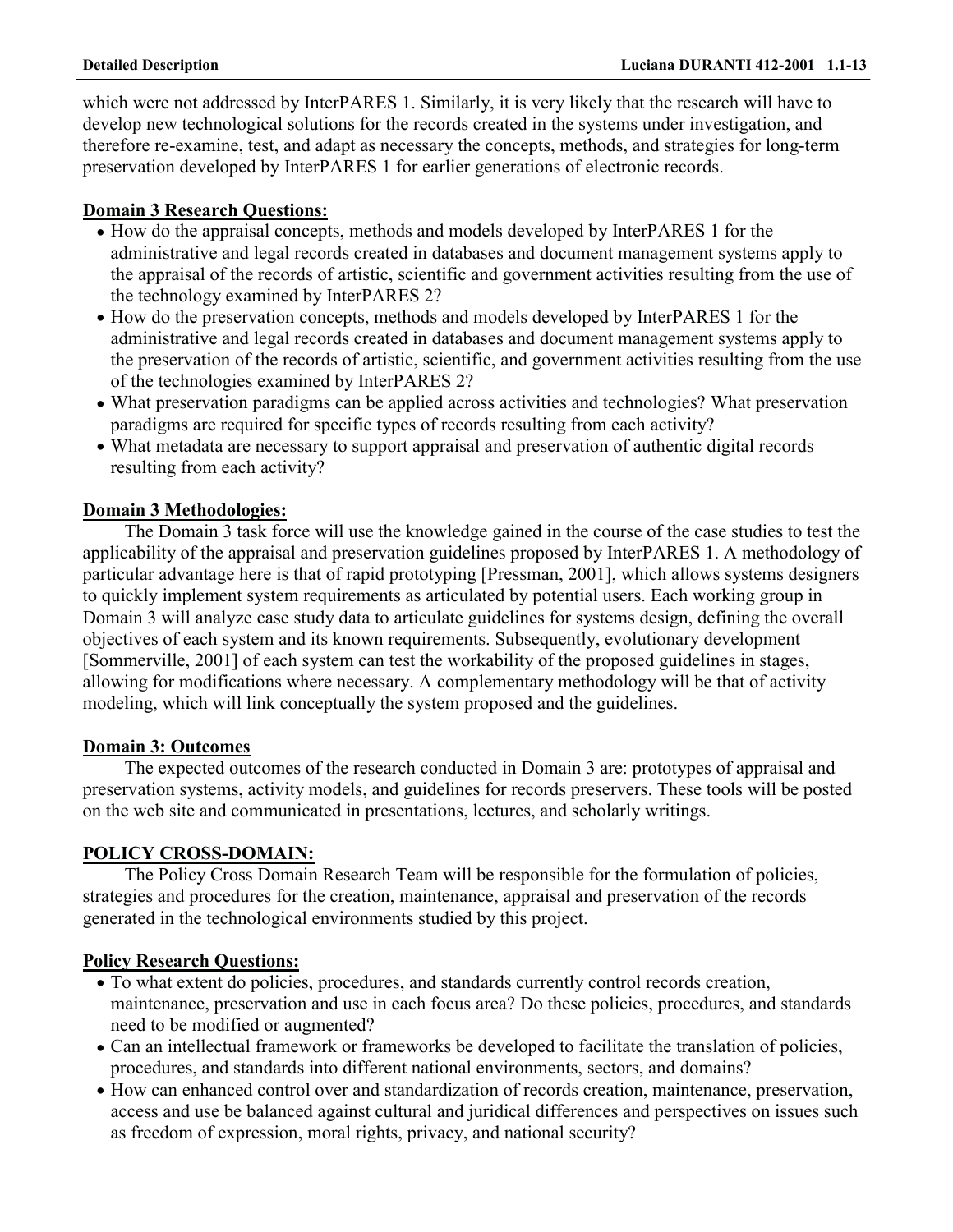- What legal or moral obligations exist regarding the creation, maintenance, preservation, and use of the records of artistic and scientific activities?
- What principles should guide the formulation of policies, strategies and standards related to the creation of reliable, accurate and authentic records in the digital environments under investigation? What principles should guide the formulation of policies, strategies and standards related to the appraisal of those records?
- What principles should guide the formulation of policies, strategies and standards related to the longterm preservation of those records?
- What should be the criteria for developing national policies, strategies and standards?
- What should be the criteria for developing organizational policies, strategies and standards?

## **Policy Methodologies:**

The Policy Research Team will research and analyze the existing policies, strategies, guidelines, and standards in each of the focus areas in relation to each of the domains, examine how they may apply to the digital environments under investigation, compare them to recognize commonalities and differences, and identify gaps, especially in relation to the new issues arising from the accessibility, use, manipulability and fragility of the types of records being studied. It will then examine the results of the case studies and of the work carried out in the three domains. On the basis of this analysis, it will articulate principles that should guide the development of policies, strategies and standards for the creation, maintenance, appraisal and preservation of the records in question and give them to the national and multinational teams for contextualization. Upon receiving the requested feedback, the Team will produce guidelines for those responsible for developing policies, strategies and standards at the international, national and organizational level.

## **Policy Outcomes:**

The expected outcomes of this research are papers outlining and critically examining existing standards, scholarly works addressing the research questions, and guidelines for developing policies, strategies and standards at the international, national and organizational level.

## **DESCRIPTION CROSS-DOMAIN:**

Given the importance of descriptive practices for ensuring the reliability, accuracy and authenticity of electronic records, for inferring or verifying it overtime, and for carrying out a proper appraisal and successful preservation of any such record, a Description Research Team will analyze the characteristics (elements and attributes) of the records in question, their process of creation, and the implications of the findings of the Appraisal and Preservation Task Force to write guidelines for the development of standards for the intellectual control of the records from the moment of their creation throughout their appraisal and preservation, including standards directed to the records creators and standards directed to records preservers.

## **Description Research Questions:**

- What is the role of descriptive schemas and instruments in records creation, control, maintenance, appraisal, preservation, and use in traditional record-keeping systems in the three focus areas?
- What is the role of descriptive schemas and instruments in records creation, control, maintenance, appraisal, preservation, and use in emerging record-keeping systems in digital and web-based environments in the three focus areas? Do new tools need to be developed, and if so, what should they be? If not, should present instruments be broadened, enriched, adapted?
- What is the role of descriptive schemas and instruments in addressing reliability, accuracy and authenticity requirements (including the InterPARES 1 Benchmark and Baseline Authenticity Requirements) concerning the records investigated by InterPARES 2?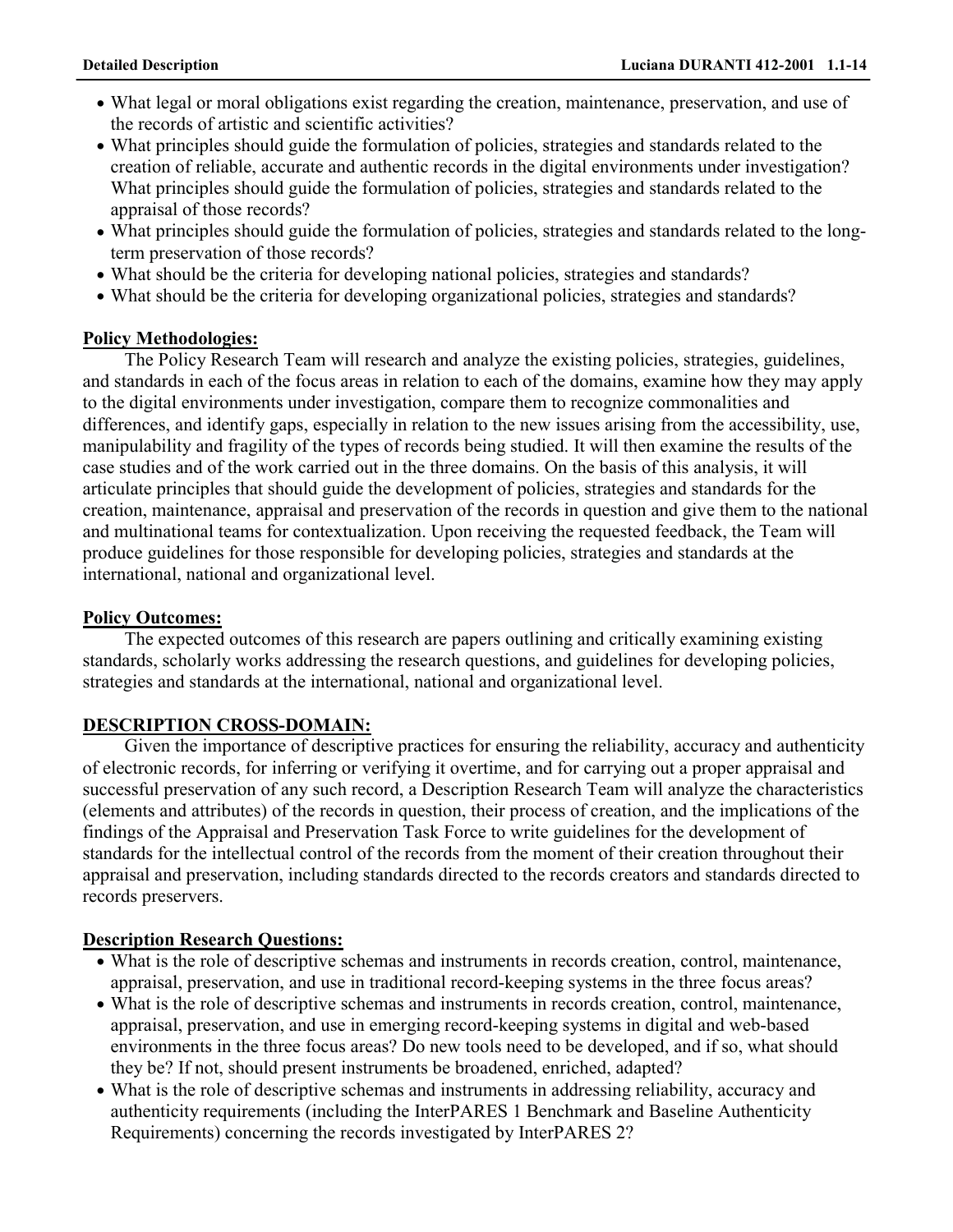- What is the role of descriptive schemas and instruments in archival processes concerned with the long-term preservation of the records in question?
- Do current interoperable frameworks support the interoperability of descriptive schema and instruments across the three focus areas? If not, what kinds of frameworks are needed?
- What are the implications of the answers to the above questions for traditional archival descriptive standards, systems and strategies? Will they need to be modified to enable archival programs to meet new requirements, or will new ones need to be developed? If so, what should they be?
- To what extent do existing descriptive schemas and instruments used in the sectors concerned with the focus areas addressed by this project (for example, the geo-spatial data community) support and inform requirements such as those developed by InterPARES 1? Will they need to be modified to enable these sectors to meet these requirements, or will new ones need to be developed? If so, what should they be?
- What is the relationship between the role of descriptive schemas and instruments needed by the creator and those required by the preserver to support the archival processes of appraisal, preservation and dissemination? What tools are needed to support the export/import/exchange of descriptive data between systems?
- What is the role of descriptive schemas and instruments in rights management and in identifying and tracking records components, versions, expressions, performances, and other manifestations, and derivative works?
- Is it important to be able to relate the record of artistic and scientific activity to the associated expression, performance, product, work, or other manifestation of it, and, if so, in what ways can descriptive activities facilitate it?

## **Description Methodologies:**

After an investigation, analysis and comparison of existing standards and practices within each focus areas, the Research Team will distill the essential findings and examine them in relation to the results of the case studies and of the findings of the three domain task forces. On the basis of this study, the Team will issue principles and guidelines for the development of descriptive standards that allow for the intellectual control of the records created in the three focus areas throughout their existence. This work will be done in ongoing interaction with the national/multinational team to take into account cultural traditions and specific types of uses in different contexts.

## **Description Outcomes:**

The expected outcomes of this research are scholarly comparative discussions of existing descriptive standards, and an intellectual framework for the development of descriptive standards for the records under examination. It is possible that actual standards will begin to be drafted, but this is not an objective of the research at this time.

# **TERMINOLOGY CROSS DOMAIN**

When research is carried out by a multidisciplinary and multicultural team that spans fifteen fields of inquiry and twenty countries, the precision and consistency of the terminology used in the course of the project is vital to the success of the research. Several terms that are key to this research project refer to different concepts in each disciplinary and/or cultural environment involved, while similar concepts are expressed by different terms. The Terminology Team is responsible for researching all terms proposed for official use by each research unit within InterPARES 2 and accepting or rejecting them on the basis of clarity, consistency with the other adopted terms, and validity in the various disciplinary and cultural contexts.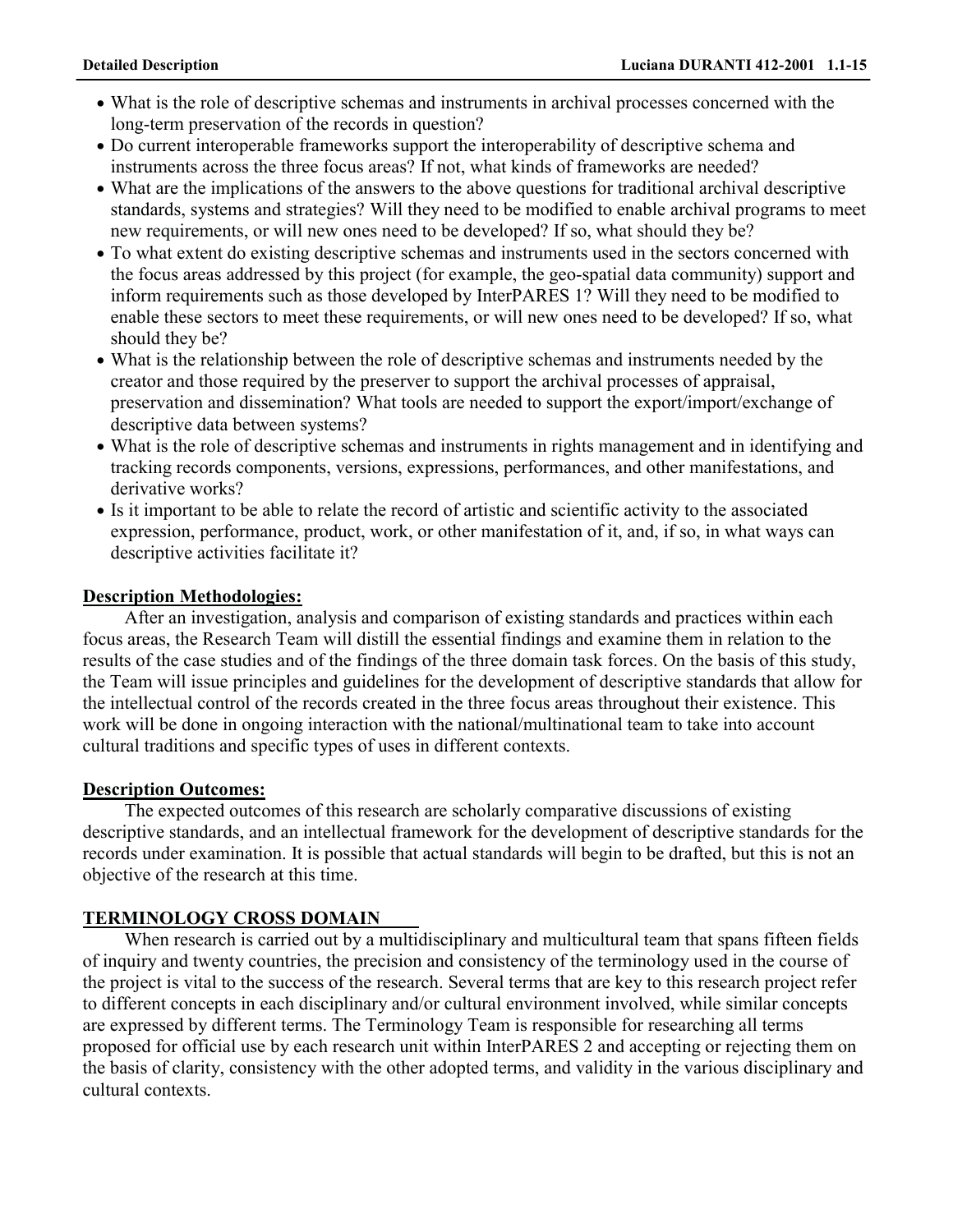## **Terminology Research Questions**

- Is the term proposed specific to a field? If so, is its definition agreed upon in such field? If other definitions exist, how does the definition proposed relate to the others used? If the term is not specific to a field, is it a term in common usage or a neologism? How is its use justifiable in the context of the research?
- Is the term proposed used in other fields as well? If so, is its definition consistent across such fields? If not, what are the justifications for using one definition over another?
- Is the term used in several languages/traditions? If so, are the definitions consistent? If not, what are the justifications for using one definition over another?
- Is the term proposed consistent with the terms already used by the project? If so, does such inconsistency warrant a review of the already accepted terms in light of the new findings?
- Does the term express a concept that is already wholly or partially expressed by other already accepted terms or more appropriate terms?

## **Terminology methodologies**

The Terminology Team will receive the proposed term from the research unit, together with a proposed definition. It will then research the term according to the research questions listed above, by examining the relevant dictionaries and literature of the fields and countries involved. On the basis of the result of such research, it will either accept the term with its definition, return it to the unit with proposed changes in definition or a proposed alternate term, or reject the term.

## **Terminology outcomes**

The expected major outcome of the work of this team is the Project Glossary. In the process of building it, there will be opportunities for the members of the team and the research assistants to publish scholarly papers on the evolution of terms, and on concepts across disciplines and cultures.

# **III. The Research Team**

Like InterPARES 1, the InterPARES 2 project will be enriched by the contributions of scholars affiliated with a large variety of archival and other research institutions and projects. These institutions and projects will either entirely or partially sponsor their members' participation in the activities of InterPARES 2 research units and International Team. For example, national and provincial archives of each country involved in the research, as well as several foreign universities, will be responsible for all expenses of their participation, the Italian Authority for Informatics in the Public Administration will support the expenses involved in the contribution of its employees, and the San Diego Supercomputer Centre and the David Project have targeted part of their grant money to sponsor their researchers' work on InterPARES 2.

The International Team will provide the overall direction of the InterPARES 2 research. It comprises the chairs of the eight national and multinational teams, of the six domain and focus task forces and of the three cross-domain research teams, plus the Project Director, who chairs the team. International Team members share the responsibility of determining the overall policy governing the various activities involved in the project and ensuring that it is respected by all parties, directing the units' action plans, reconciling the findings of the domain and focus task forces and of the cross-domain research teams and issuing them as 'the project's findings', reviewing the activities of the national and multinational teams and providing them with further input, deciding on networking, dissemination and training initiatives, presenting the InterPARES 2 work to the Advisory Committee and receiving and acting upon its comments and suggestions, and making any other decision that may affect the project as a whole. However, the primary contributions of the International Team members will be the synthesis of the research units' findings into new knowledge and the direction of their contextualization and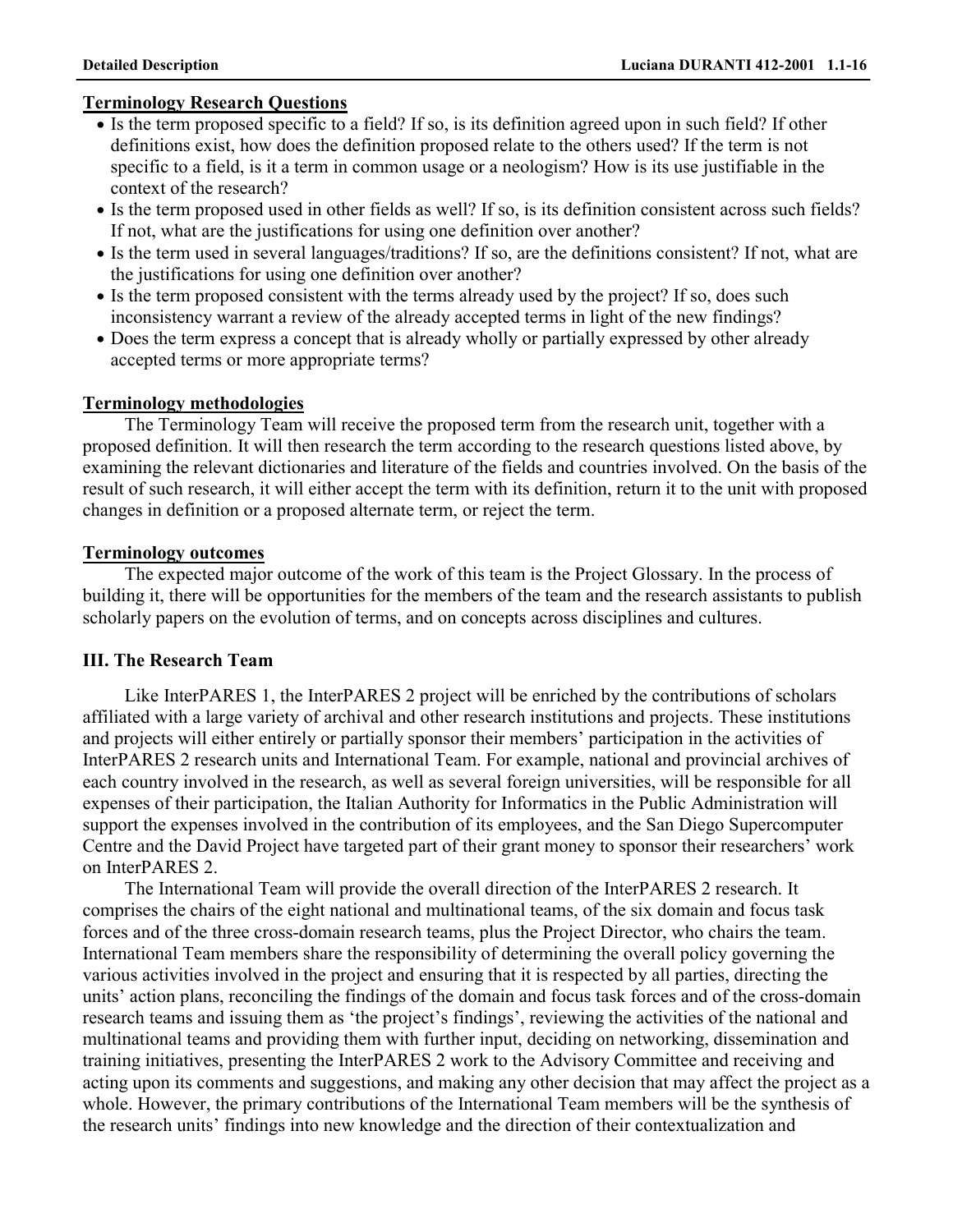dissemination in the several cultural environments represented by the national and multinational teams.

The Project Director, Luciana Duranti, will be responsible for the intellectual and administrative direction of the InterPARES 2 project, by ensuring that the International Team and its members work effectively in a cooperative, interdisciplinary and multicultural fashion to meet the project goal, formally accepting new research affiliates, and acting as the official spokesperson for the InterPARES 2 Project.

The eight national and multinational research teams in which the InterPARES 2 co-investigators are grouped will be responsible for coordinating their own members, research partners, and the InterPARES-related research activities occurring within their jurisdiction. These teams will also be responsible for contextualizing and disseminating InterPARES findings within their jurisdiction(s) and for obtaining financial support from the appropriate local, national and multinational institutions, organizations and funding agencies. Each team will have a chair, whose responsibilities will include the calling, chairing and organizing of team research workshops, as well as coordinating the documentation of research findings and presentation of those findings to the International Team. These chairs will further ensure the representation and full participation of their team members in the various research units of InterPARES 2. The chair of the Canadian Team will be Terry Eastwood.

The research units described earlier and reflected in the attached matrix are composed of coinvestigators<sup>17</sup> from various jurisdictions and disciplines. It will be the responsibility of each Working Group (WG) and Cross-Domain Research Team (CDRT) to determine the methodology, develop the research tools, and conduct the research necessary to address its own research questions, as assigned to it by the relevant Domain Task Force (DTF). Much of the research work will occur in the context of WGs' and CDRTs' face-to-face workshops and take the form of analysis and discussions of information collected and hypotheses developed by their members in the periods of time between workshops with the help of research partners' affiliates (e.g., archivists employed by the institution of a WG member) and research assistants, especially in the gathering and preliminary analysis of data. It should be emphasized that the work of the co-investigators will be almost entirely collaborative in nature and that only in exceptional cases will individual co-investigators be assigned specific tasks on the basis of their expertise. In addition, although in the beginning the co-investigators will be assigned to WGs on the basis of their specific interests, in time they will move to different WGs as deemed appropriate according to the development of the research. All co-investigators are expected to report on the findings of their unit at national and international conferences and symposia and in public lectures, and to publish those findings in scholarly journals. Researchers representing the various archival institutions involved in InterPARES 2 will be responsible for testing the prototypes of appraisal and preservation systems developed by the WGs of the Domain III Task Force. The chairs of all WGs and CDRTs will organize workshops and coordinate the documentation of findings within their sphere. A further responsibility of one of the three WGs' chairs within each Focus Task Force (FTF) or DTF will be to act as the chair of that task force, coordinating the analysis and documentation of research findings within the domain or focus as a whole.

A post-doctoral fellow will conduct research as directed by one or more of the research units, and assist in the development of research tools. The gathering of data through case studies and its preliminary analysis will be performed by the post-doctoral fellow and research assistants under the supervision of members of the research units. Like all researchers involved in the project, the postdoctoral fellow will report on the activities of InterPARES 2 at national and international conferences. Each of these activities represents a profound training opportunity; as it has been the case in InterPARES 1, the post-doctoral fellow will profit from the guidance of the Project Coordinator and co-investigators in these endeavours.

Students of various disciplines will be hired as research assistants at all academic institutions

 $17$  The term co-investigators comprises applicants, co-applicants, partners and collaborators.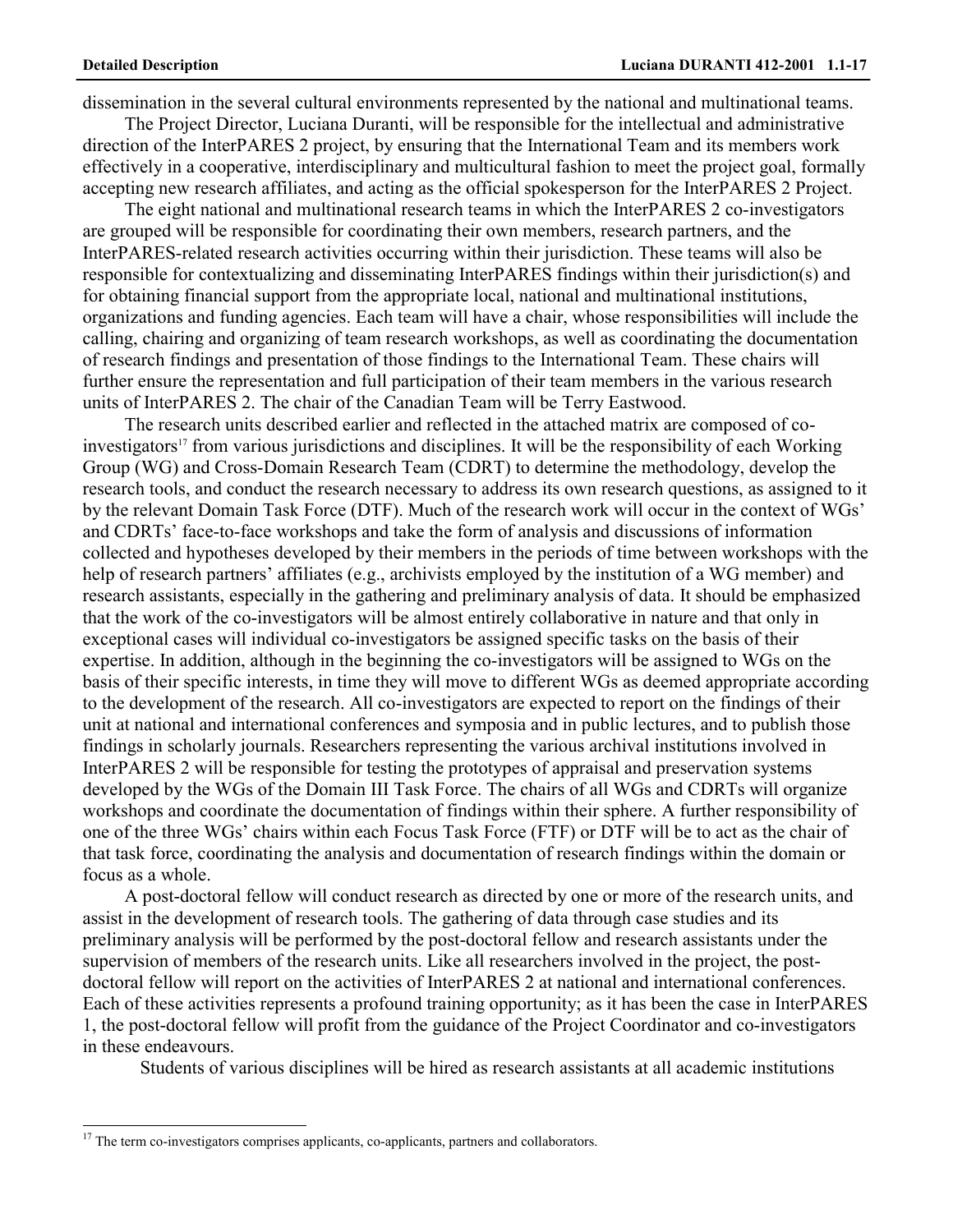involved.18 In order to maximize the benefits of this training opportunity, the research assistants will participate in the research in a variety of capacities: gathering and preliminary analysis of case study data, presenting findings both within InterPARES 2 and at conferences, facilitating the modeling exercises, and recording the proceedings of the International Team and the research units' workshops. For each of these undertakings, the students will receive adequate training in the form of workshops and tutorials, and will work under the close supervision of the co-investigators. Students will receive timely and effective evaluation of their work, and will be frequently assigned new tasks in the interest of broadening their educational experience. They will be encouraged to develop their own research interests from the work they will be doing, to use their research to write papers for their courses of studies, and to identify significant topics for their dissertations. They will be invited to co-author refereed articles with the co-investigators, and, when appropriate, to write their own. They will be involved in essay competitions and in international forums for graduate students involved in research.

### **IV. Management of the Project**

The responsibility for the management and direction of the project will rest with the Project Director. She will be assisted by a Project Coordinator, a Technical Coordinator, and a part-time Project Assistant.

The Project Coordinator will work under the direct supervision of the Project Director. Her duties will include the drafting, editing, and posting to the web site of workshop agenda and proceedings, coordinating the work of the research assistants (including recruitment, scheduling, and supervision), supervising the Technical Coordinator and the Project Assistant, overseeing the preparation and publication of project findings, developing and writing content for the InterPARES website descriptive and promotional documents, and developing, implementing, and maintaining the records management infrastructure for the InterPARES Project. Further responsibilities include the management of the financial records of the InterPARES Project by developing, implementing, and monitoring the project budget, tracking time and resources devoted to various projects against the budgets, and authorizing all InterPARES-related expenditures with the exception of travel.

The Technical coordinator will be responsible for the designing, developing and maintaining customized, web-accessible information systems to support the project's research activities, including a multi-lingual, controlled vocabulary system, a case study management system, software-based case study tools, a team activity database, a workflow management system and a project record-keeping system. The Technical Coordinator will manage projects to develop digital creation and preservation system prototypes based on the project findings. Additional duties will include facilitating modeling sessions for research units, maintaining information models, and reviewing, purchasing and maintaining needed computer equipment and business applications.

A part-time Project Assistant will support the work of the Project Coordinator by processing financial forms, including travel requisitions, travel cash advances, requisitions for payment, payroll timesheets, and journal vouchers. The Project Assistant will make travel arrangements for the Project Director, other co-investigators, and graduate academic assistants to participate in InterPARES workshops and in conferences, seminars, symposia, and other dissemination events. The Project Assistant will further assist in organizing and facilitating InterPARES workshops and other events, and will perform other administrative and clerical duties as required.

Responsibility for the efficient management of the project will remain with the Project Director. She will approve financial expenditures, supervise the Project Coordinator, and prepare financial reports.

 $18$  The number of research assistants indicated in the budget only refers to the Canadian ones, but, as in InterPARES 1, it is expected that each university of each participating country will involve a significant number of its students in the research. In addition, as it has been the case in InterPARES 1, the Global Industry Team will hire students enrolled in various graduate programs to assist its co-investigators in their research responsibilities.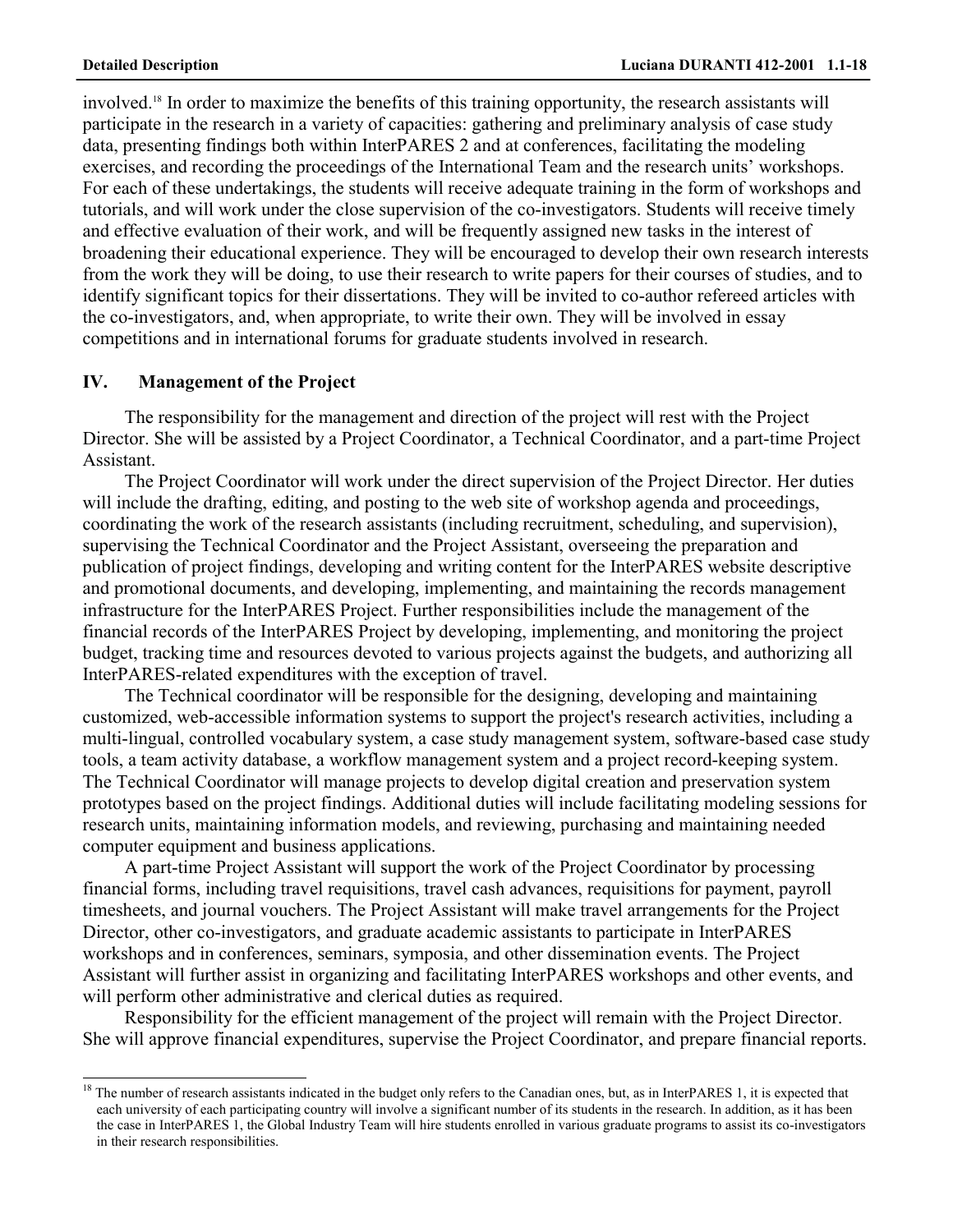She will chair the International Team meetings and workshops, coordinate the dissemination activities of the project, approve the formal release of documents, and assist in the administration of the various research units in collaboration with their respective chairs.

The InterPARES 2 Project is in the privileged position of having in place an effective management team who works well together and is committed to the goals of the project and their efficient realization.

### **V. Dissemination of Findings**

The InterPARES 1 project has been extremely successful in establishing a network throughout the international archival community. The participation of its director and/or co-investigators in international standards development (such as the Model Requirements for the Management of Electronic Records, a European Commission's standard) and in the formulation of policies and strategies within national archival institutions and in other complementary research projects (e.g., the San Diego Supercomputer Centre) has ensured that policy makers and the international research community at large, as well as relevant businesses and information industries are well-acquainted with InterPARES 1, its aims, and its findings to date. The formation of this network has engendered other forms of collaboration such as ERPANET, an association of archival science professionals and researchers dedicated to electronic records research. This organization would not have existed or received European Union funding were its organizers (Hofman, Ross, Horsman and Guercio) not members of InterPARES 1 and 2 research.

The primary means of disseminating the results of InterPARES 2 research will be presentations at symposia devoted to InterPARES 2 research and at national and international conferences, postings on the project's web site, and publication of books and of scholarly articles. As with InterPARES 1, researchers (including students and the post-doctoral fellow) will publish articles in internationally respected journals such as the Records Management Journal, Archivaria, The American Archivist, D-Lib Magazine, Archival Science, and the Information Management Journal. Likewise, co-investigators, students, and the post-doctoral fellow will present papers at national and international conferences such as the Congress of the International Council of Archives, the European Conference on Archives, the DLM Forum on Electronic Records, the Very Large Databases International Conference, and the annual meetings of the Association of Canadian Archivists and the Society of American Archivists.

In addition to disseminating findings at established conferences and seminars, symposia will be organized to present the analysis and preliminary findings of InterPARES 2 research.<sup>19</sup> The symposia will also provide an opportunity for the research assistants to present papers in a professional setting. Another dissemination effort of benefit to students will be an InterPARES Essay Competition, wherein prize money will be awarded to students writing research papers on topics related to the research. Coinvestigators will give numerous seminars at universities and archival institutions around the world for students and practitioners unfamiliar with the leading edge of electronic records research.<sup>20</sup>

Lastly, as with InterPARES 1, we expect that interest in the InterPARES 2 project will spread from academic and professional circles to the business, industry and the community at large. This interest will be both fostered by and the impetus for media publications and broadcasts.

InterPARES 2 will follow the strategy outlined above, which has proven effective in InterPARES 1, and seek to improve upon it, taking advantage of the participation to the project of several additional experienced and influential researchers who will provide access to broader and more varied audiences. Most notably, as the interdisciplinary base of InterPARES 2 has been expanded to include members of diverse artistic, cultural, and professional communities, it is expected that InterPARES 2 findings will be even more widely available through the conferences and the publications established within those

<sup>&</sup>lt;sup>19</sup> Two such symposia devoted to InterPARES 1 research were held in Vancouver and were well-attended by academics and practitioners

from a variety of disciplines.<br><sup>20</sup> In the course of InterPARES 1, the Project Director regularly gave lectures in the contexts of the courses offered by the Italian government for the employees of the public administration.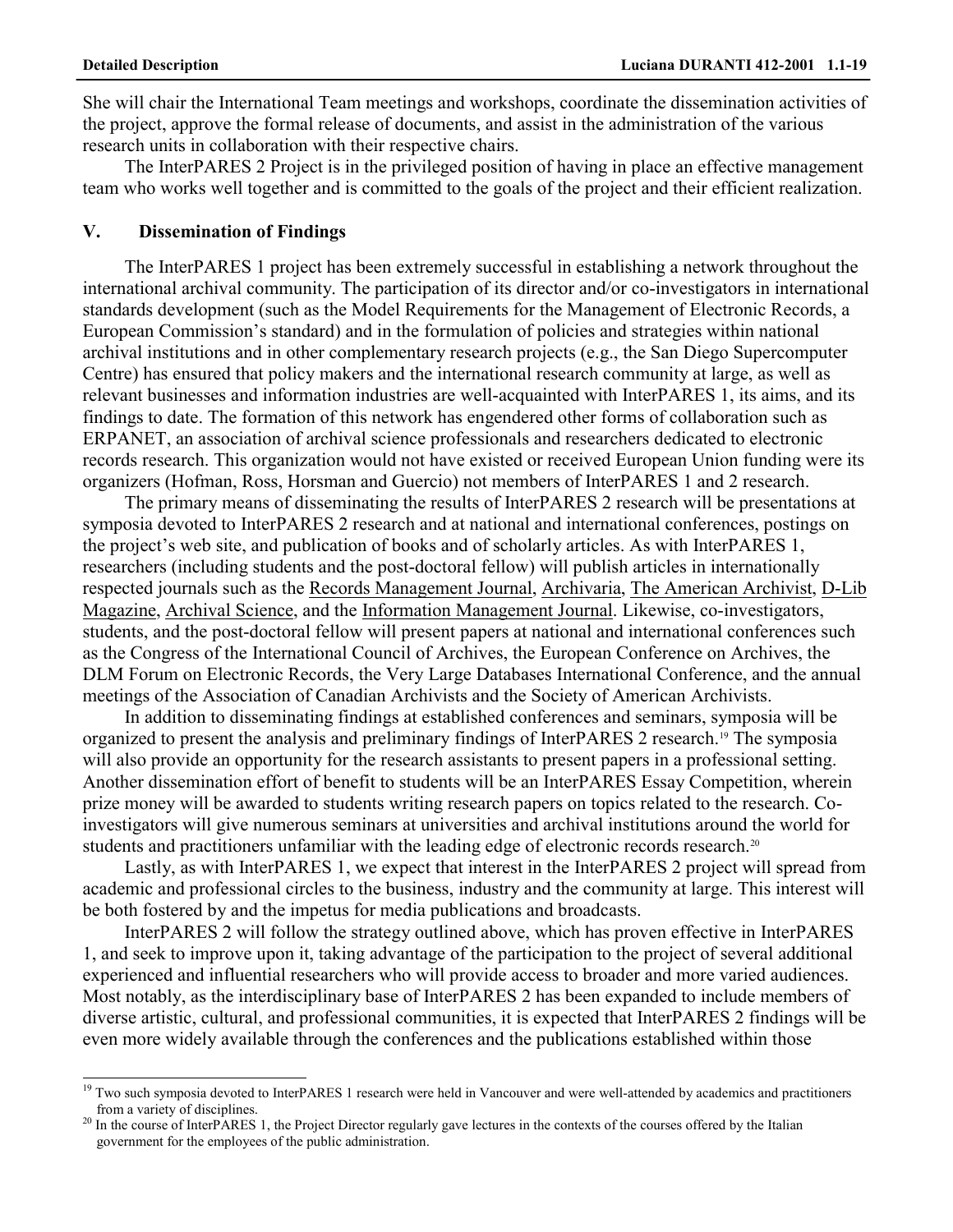communities, such as Leonardo and The Computer Music Journal. Similarly, the participation as coinvestigators of researchers who are already involved in internationally based interdisciplinary research endeavours, such as the David project, will ensure cross-fertilization among scholars working on complementary areas of inquiry. Finally, the broader international participation will ensure the dissemination of results to researchers and practitioners in additional countries around the world.

A vital innovation with respect to InterPARES 1 will be the establishment of the independent Advisory Committee to oversee the research as it proceeds. As the members of this committee will be representatives of important archival, scientific, artistic, records management, and computing associations and institutions, it is expected that their familiarity with InterPARES 2 research will greatly aid in increasing awareness of the research among the members of those organizations.

InterPARES 1 promised the issuing of a multimedia publication containing all the findings of the project, from authenticity requirements to models of preservation activities. This publication is in the making and will be submitted to Kluwer Academic Publishing early next year. We also proposed to conclude the project with a large international conference featuring the participation of the research assistants. Such conference is scheduled for June 2002 in Washington, D.C. and will be supported by several non-Canadian funds, primarily by the National Archives of the United States. Similarly, we propose to collect the final findings of InterPARES 2 in a publication like the one that we are preparing with those of InterPARES 1 and to officially close the project with a conference like that of Washington.

### **VI. Impact of the Research**

The major impact of InterPARES 2 is expected to derive from the development of the theoretical knowledge necessary to guide the creation, maintenance, appraisal and preservation of records in interactive, experiential, and dynamic environments. This theoretical knowledge will be articulated in conceptual frameworks for record keeping and preservation for organizations and institutions and guidelines for records creation and maintenance for individual records creators. We anticipate a profound impact of such frameworks on policy development for records and archives management in both the public and the private sectors, especially in relation to appraisal and preservation, this having already been the case with the preliminary findings of the InterPARES 1 research. The impact of guidelines for creators is more difficult to predict. If an activity takes place in an institutional setting, such as a scientific research lab, a centre for the arts, or a government agency, guidelines might easily be recommended and adopted. As governments and businesses around the world move to on-line interaction with citizens and customers, an adequately researched body of knowledge surrounding complex recordmanagement practices will prove essential to the design and implementation of such systems. In contrast, we will need to rely on a broadly conceived dissemination strategy to reach individual records creators, such as composers; certainly those who are witnessing the loss of their work through technological obsolescence and media fragility will be interested in the preventive measures that might be taken. We know from InterPARES 1 research that unless record creation and maintenance practices are adapted to these challenges, many of the records created in digital environments will not be preservable.

A substantial impact on existing appraisal and preservation practices is expected from the models and prototypes that will guide the authoring of software applications suited to the preservation of authentic records over the long term. But one must not underestimate the impact of products like the interdisciplinary and multicultural glossary on the development of bridges across disciplines and cultures. In addition, research tools, such as the templates for analysis, are invaluable for recognizing and identifying new forms of records that will inevitably continue to arise as technologies reach new levels of complexity. Finally, the principles and guidelines for developing descriptive standards will enable archival institutions and programs to make the records accessible to future generations and their authenticity verifiable.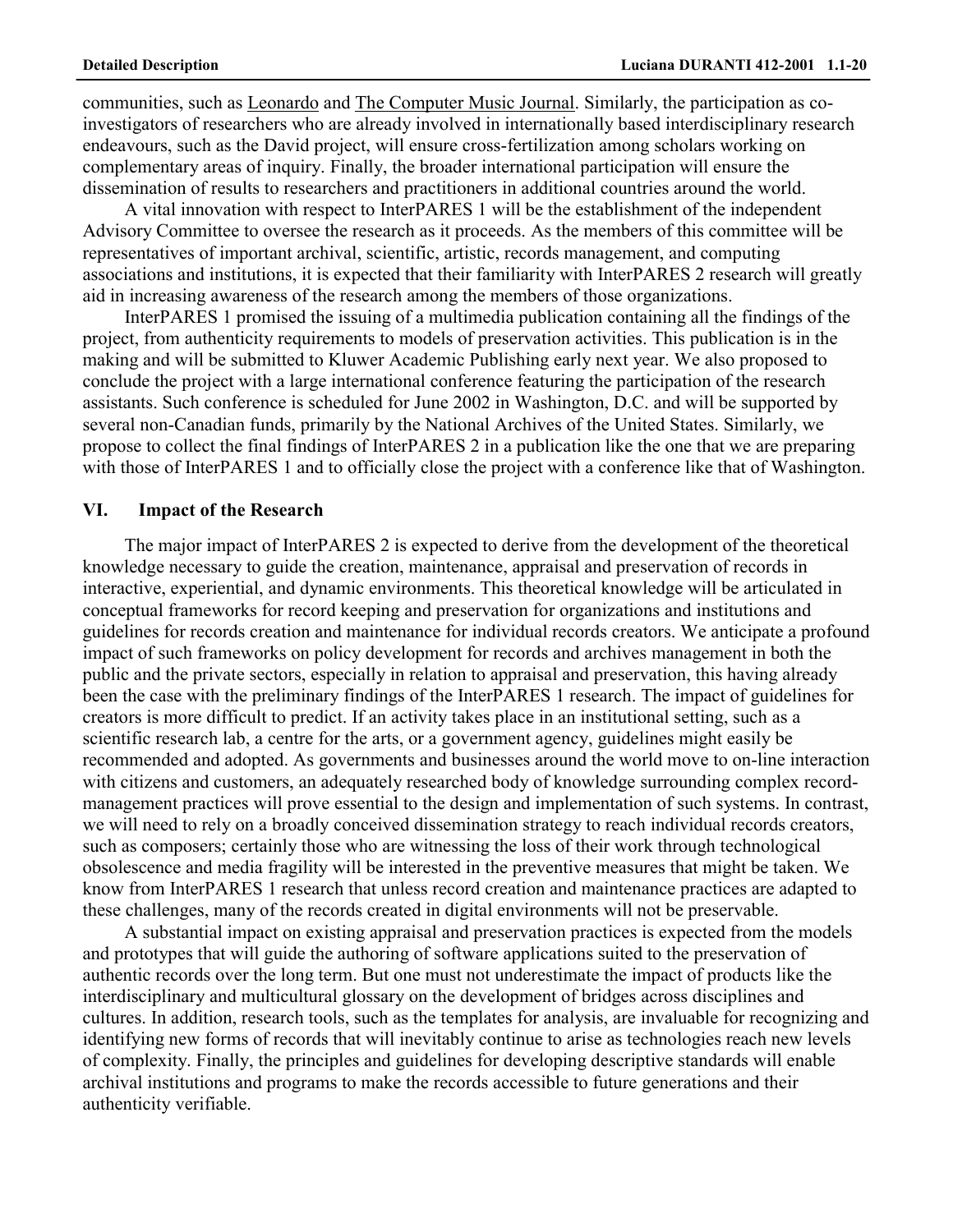# *NATIONAL/MULTI-NATIONAL RESEARCH TEAMS*

## **Canadian Team**

### **Chair**

Terry Eastwood, School of Library, Archival and Information Studies, University of British Columbia

#### **Members, Individual**

Marta Braun, School of Image Arts, Ryerson Polytechnic University Christopher Butterfield, Dept. of Music, University of Victoria Martine Cardin, Institut sur le patrimoine culturel, Université Laval John Celona, Dept. of Music, University of Victoria Carol Couture, Ecole de bibliothéconomie et des sciences de l'information, Université de Montreal Barbara Craig, Faculty of Library and Information Science, University of Toronto Henry Daniel, School for the Contemporary Arts, Simon Fraser University Ronald Fedoruk, Dept. of Theatre, Film and Creative Writing, University of British Columbia Sidney Fels, Dept. of Electrical and Computer Engineering, University of British Columbia Christopher Gallagher, Dept. of Theatre, Film and Creative Writing, University of British Columbia Keith Hamel, School of Music, University of British Columbia Babak Hamidzadeh, Dept. of Electrical and Computer Engineering, University of British Columbia Graeme Hirst, Computer Science, University of Toronto Holger Hoos, Computer Science, University of British Columbia Richard Kopak, School of Library, Archival and Information Studies, University of British Columbia Ian Lancashire, Dept. of English, University of Toronto Michael Longton, School of Music, University of Victoria Ken Lum, Fine Arts, University of British Columbia Michael Murphy, Rogers Communications Centre, Ryerson Polytechnic University Geoffrey Rockwell, Humanities Computing Centre, McMaster University John Roeder, School of Music, University of British Columbia Andrew Schloss, Dept. of Music, University of Victoria Perry Schneiderman, School of Theatre, Ryerson Polytechnic University Fraser Taylor, Dept. of Geography & Environmental Studies, Carleton University James Turner, École de bibliothéconomie et des sciences de l'information, Université de Montréal

#### **Members, Institutional**

National Archives of Canada. Representatives: Yvette Hackett, Jean-Stephen Piché, Joan Schwartz British Columbia Archives, Information, Science and Technology Agency. Representatives: Margaret Hutchinson, Glen Isaac, Lynne Tibbitt Archives of Ontario. Representative: David Duncan, Jim Suderman Archives nationales du Quebec. Representative: Marc-Andre Leclerc Nova Scotia Provincial Archives. Representatives: Margaret Campbell, Thomas Parker Banff Centre for the Arts. Representatives: Sara Diamond, Susan Kennard Treasury Board, Public Key Secretariat. Representative: Sue Bryant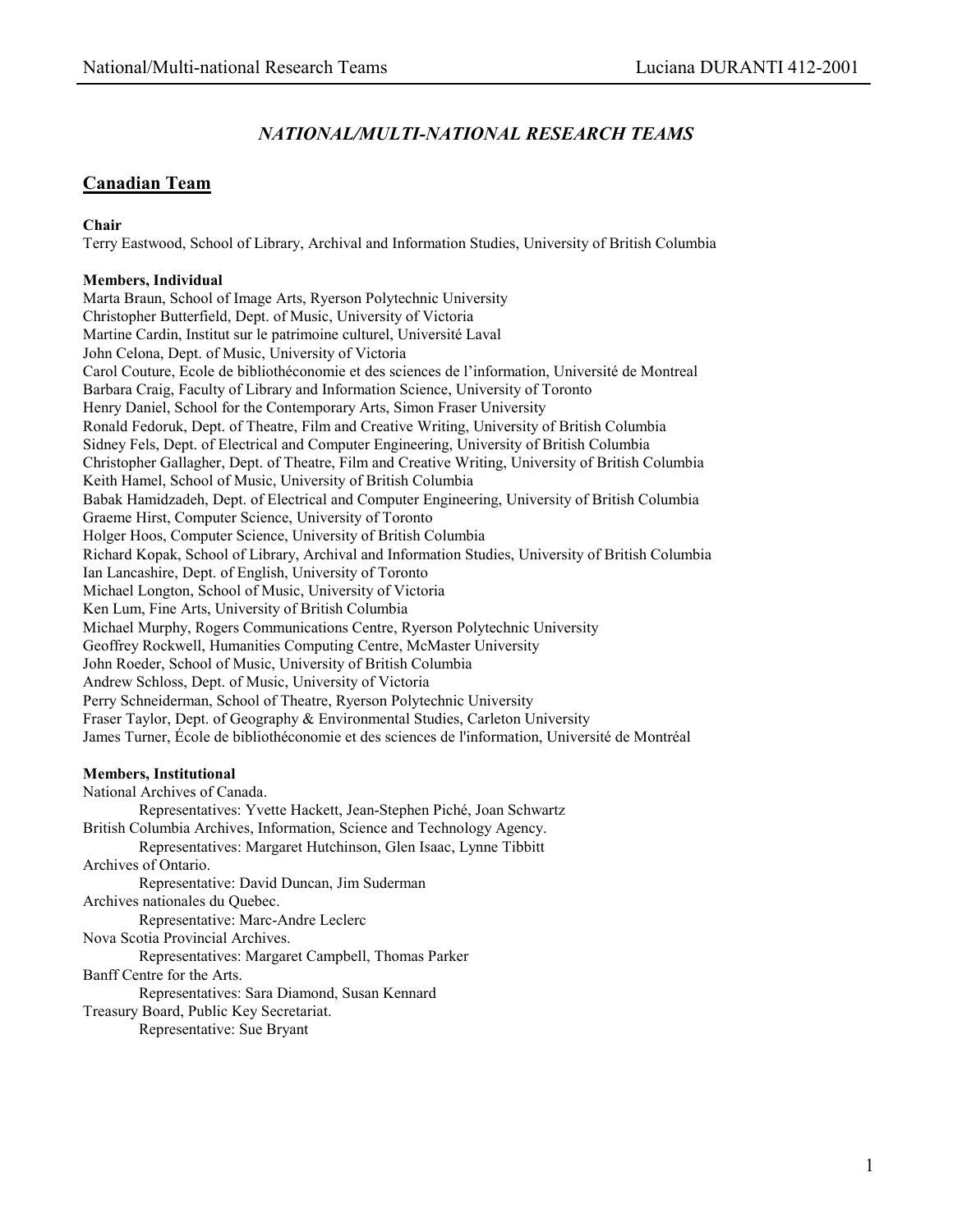## **American Team**

#### **Co-chairs**

Philip Eppard, School of Information Science and Policy, State University of New York at Albany Anne Gilliland-Swetland, Dept. of Information Studies, University of California at Los Angeles

#### **Members, Individual**

Howard Besser, Department of Information Studies, University of California at Los Angeles (UCLA) Anne Butler, Archives division, Solomon R Guggenheim Museum Su-Shing Chen, Department of Computer Engineering, University of Missouri-Columbia Michelle Cloonan, Department of Information Science, UCLA Ben Howell Davis, Media and Entertainment, Razorfish, Inc. Fynnette Eaton, Smithsonian Institution Archives Sharon Farb, University of California at Los Angeles Libraries, UCLA Jonathan Furner, Department of Information Studies, UCLA P.C. Hariharan, Department of Chemistry, John Hopkins University Sally Hubbard, Standards Program, Getty Research Institute Mary Ide, Media Archives and Preservation Center, WGBH Educational Foundation Michael Joyce, Center for Electronic Learning & Teaching, Vassar College Andrea Kalas, Virtual Studio, Discovery Communications, Inc. Greg Lukow, Film Division, Library of Congress Randall Lukow, Archives Division, Dreamworks SKG Clifford Lynch, Coalition for Networked Information Dave MacCarn, Technology and Assets Management, WGBH Educational Foundation Richard Marciano, Data Intensive Computing, San Diego Supercomputer Center Terry Maxwell, School of Information Science and Policy, University at Albany SUNY Reagan Moore, Data Intensive Computing, San Diego Supercomputer Center Steven Ricci, UCLA Film and Television Archives, UCLA Kathleen Ruiz, Electronic Arts and Information Technology, Rennselear Polytechnic Institute Steve Soderberg, Music Division, Library of Congress Leon Stout, University Archives, Pennsylvania State University Bill Underwood, Georgia Tech Research Institute at Atlanta, Georgia Tech

#### **Members, Institutional**

National Archives and Records Administration, Washington, D.C. Representatives: Ken Thibodeau

## **European Team**

#### **Co-Chairs**

Maria Guercio, Institute of Archival Science, University of Urbino Peter Horsman, Archiefschool, University of Amsterdam Seamus Ross, Humanities Advanced Technology and Information Institute, University of Glasgow

#### **Members, Individual**

Dr Amati, Autorità per l'Informatica nella Pubblica Ammistrazione (AIPA), Italy Francisco Barbedo, University of Portos, Portugal Filip Boudrez, DAVID project, Stadsarchief Antwerpen, Belgium Pierluigi Canali, Dipartimento dello Spettacolo, Ministry of Cultural Properties and Activities Adriano Cavicchi, Autorità per l'Informatica nella Pubblica Ammistrazione (AIPA), Italy Jaime Delgado, University of Barcelona, Spain Gigliola Fioravanti, Ministry of Cultural Properties and Activities, Italy Marco Maria Gazzano, University of Urbino, Italy Hans Hofman, Ministry of the Interior, Netherlands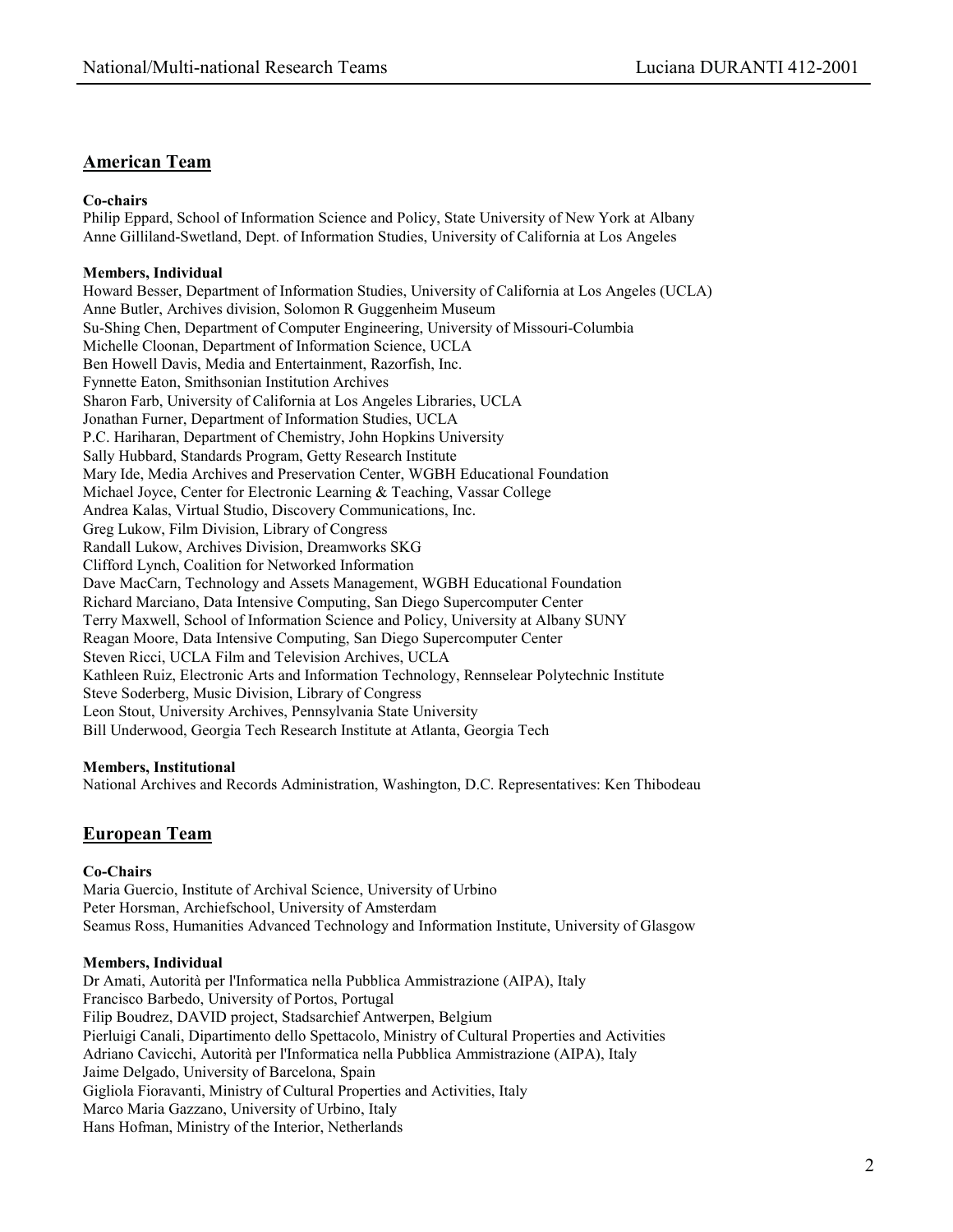Antonella Iadanza, Ente per lo Spettacolo, Italy Domenico Liggieri, Universita Cattolica di Milano, Italy Catherine Owen, University of Glasgow, Scotland Gianni Paoloni, University of Roma, Italy Barbara Pernici, Politecnico di Milano, Italy Enrico Rendina, Research Consortium of Roma, Italy Kai Renz, Darmstadt University of Technology, Germany Sofie Van den Eynde, DAVID project, Interdisciplinary Centre for Law and Informatics, Belgium Agnes E.M. Jonker, Archiefschool, University of Amsterdam

#### **Members, Institutional**

National Archives of Finland. Representative: Jari Lybeck. National Archives of France. Representative: Christine Petillat National Archives of Ireland. Representative: Ken Hannigan Swiss Federal Archives. Representative: Niklaus Bütikofer National Archives of Sweden. Representative: Torbjörn Hörnfeldt Public Records Office of the United Kingdom. Representative: Richard Blake, Ian Macfarlane, Roger Maxwell Autorità per l'Informatica nella Pubblica Ammistrazione (AIPA). Representative: Adriano Cavicchi, Carlo Batini

### **Australian Team**

**Chair**  Sue McKemmish, School of Information Management, Monash University, Melbourne

**Members, Individual**  Livia Iacovino, Monash University

## **Asian Team**

**Chair**  Mr. Hiroya Takeuchi, Cultural Policy and Management, Shizuoka University of Art and Culture, Japan

#### **Members, Individual**

Wai-kwok Wan, Public Records Office of Hong Kong Chen Wei, Beijing Municipal Archives

#### **Members, Institutional**

State Archives Administration of China. Representatives: Du Mei, Zhao Zhon Xiu, Qiu Xiaowei, Jibo Yang, Siping Guo, Liangcheng Wang, Hongmin Wang, Lijuan Yu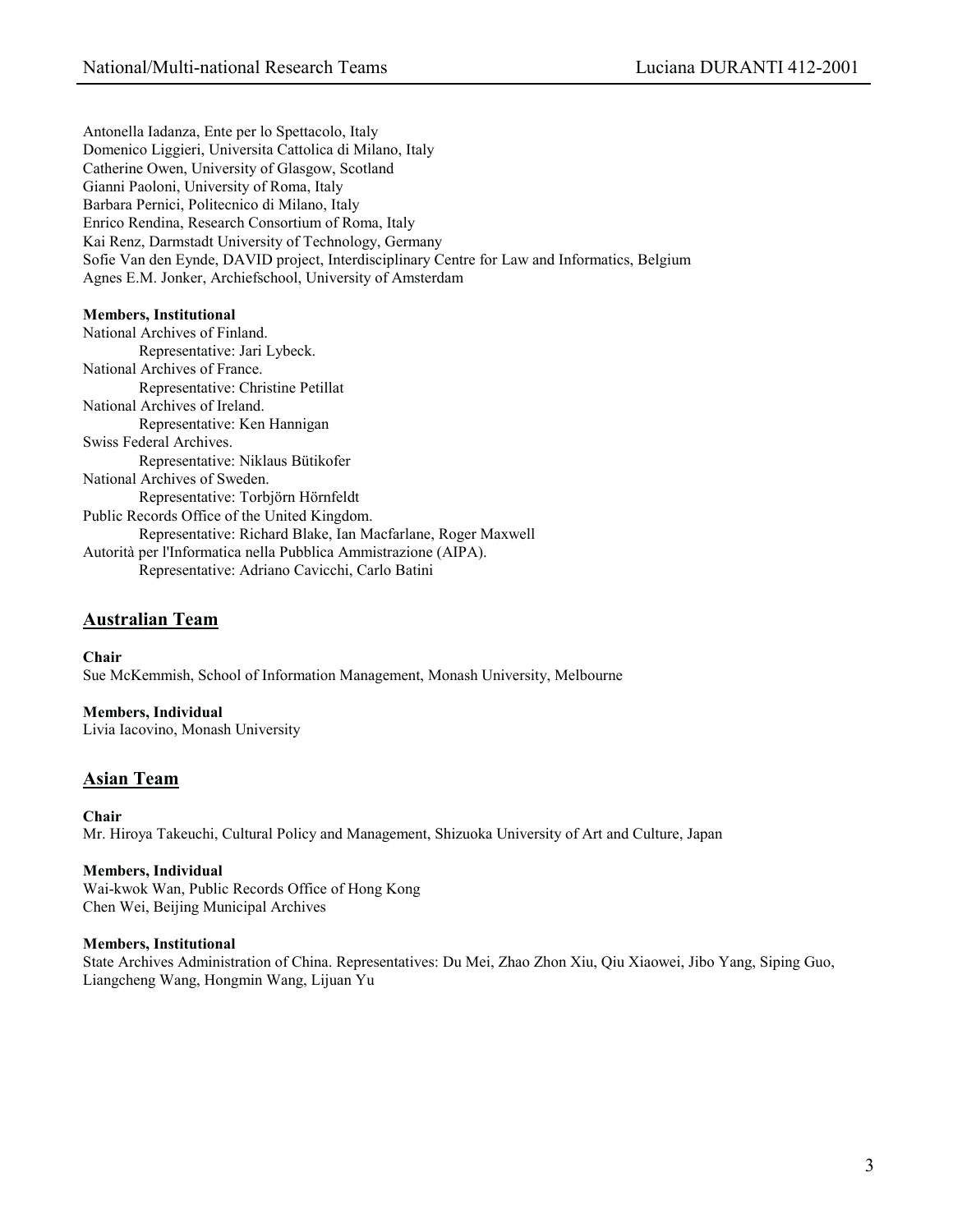## **African Team**

**Chair**  Brad Abbott, Umegeni Water

### **Members, Individual**

Harry Akussah, University of Ghana Lekoko Kenosi, University of Botswana Justus Wamukoya, Moi University in Kenya Nathan Mnjama, University of Botswana Patrick Ngulube, University of Natal

#### **Members, Institutional**

National Archives of South Africa. Representative: Clive Kirkwood

# **Global Industry Team**

**Chair**  Rich Lysakowski, Collaborative Electronic Notebook Systems Association (CENSA)

### **Members**

James Currie, Global Electronic Records Association Bill Rhind, Pharmacia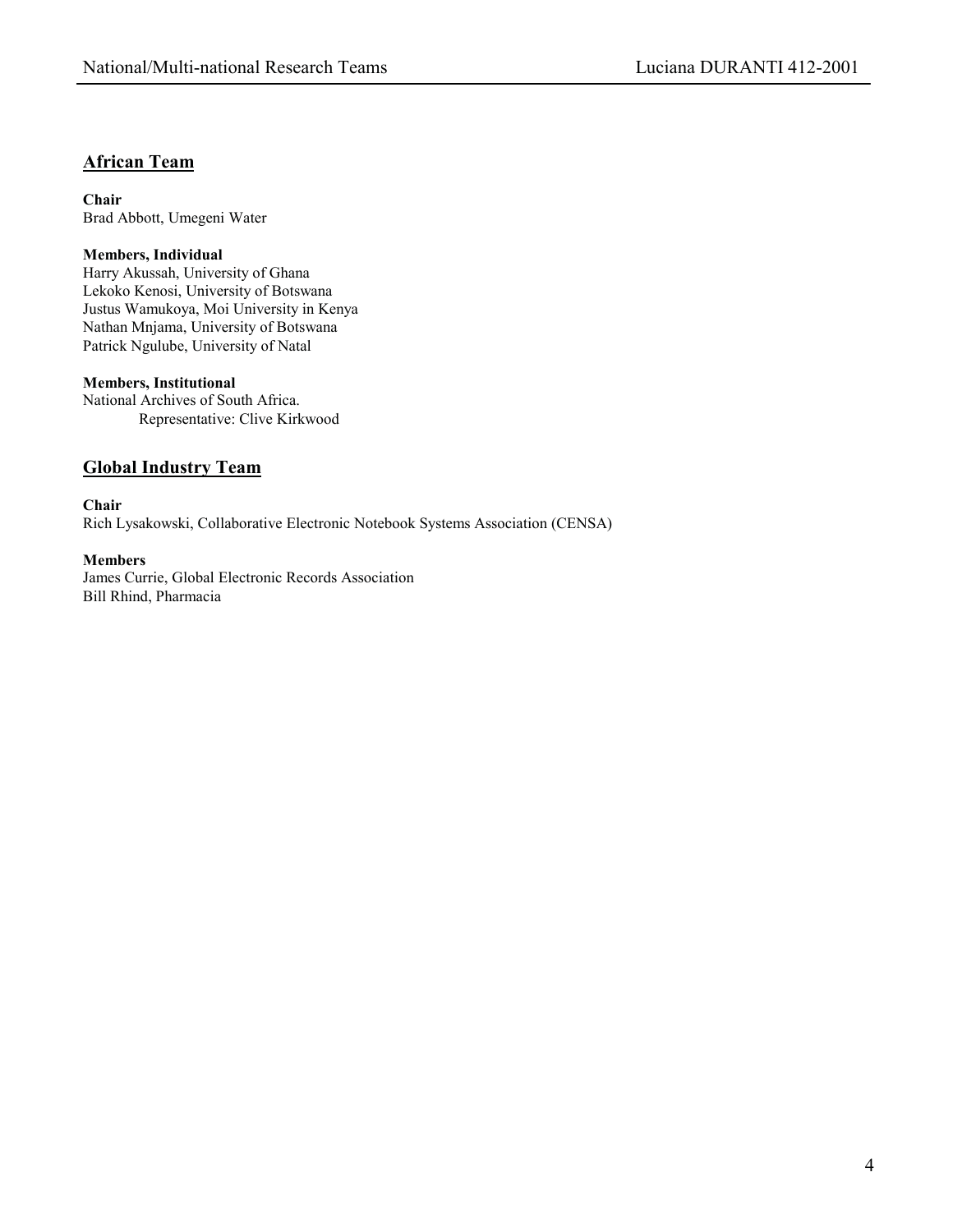- *Archivi per la Storia* (Journal of the Italian Archival Association): *Il futuro degli archivi gli archivi del futuro,* Special issue dedicated to the InterPARES Project .1999. Periodico semestrale – Anno X11 N. 1-2 Gennaio-Dicembre.
- Barry, Rick. 1994. "Electronic Documents and Records Management Systems: Toward a Methodology for Requirements Definition." *Information Management & Technology* 27, no. 6.
- Bauman, M. L. 1995. "The International Digital Electroacoustic Music Archive." In *Proceedings of the International Computer Music Conference*. San Francisco: International Computer Music Association.
- Brown, Thomas E. 2000. "History of NARA's Electronic Records Program." In *La conservazione dei documenti informatici - Aspetti organizzativi e tecnici*, 17-20. Rome: Autoritˆ per l'informatica nella Pubblica Amministrazione, 2000. <http://www.aipa.it/attivita%5B2/formazione%5B6/corsi%5B2/materiali/conservazione301000/ documentazione.pdf > (11 August 2001).
- Canada. Task Force on the Preservation and Enhanced Use of Canada's Audio-visual Heritage. 1995. *Fading Away: Strategic Options to Ensure the Protection of and Access to Our Audio-visual Memory.* Ottawa: National Archives of Canada.
- "Computers in filmmaking: 5 article special section." 1993. *American Cinematographer* 74 (September): 14, 26-32, 44, 48-61.
- Cook, Terry. 1995. "It's Ten O'Clock, Do You Know Where Your Data Are?" *Technology Review* 98 (January): 48-53.
- Council on Library and Information Resources. 2000. *Authenticity in a Digital Environment.*  Washington, D.C.: CLIR.
- Dannenberg, Roger. 1993. "Music Representation Issues, Techniques, and Systems." *Computer Music Journal* 17, no. 3: 20-30.
- Dick, Ernest J. 1989. "Through the Rearview Mirror: Moving Image and Sound Archives in the 1990s." *Archivaria* 28 (Summer): 68-73.
- Dixon, Wheeler Winston. 1995. "The digital domain: some preliminary notes on image mesh and manipulation in hyperreal cinema/video" F*ilm Criticism* 20 (Fall/Winter): 55-66.
- Dollar, Charles. 1999. *Authentic Electronic Records: Strategies for Long-Term Access*. Chicago: Cohasset Associates.
- Dougherty, Edward R., ed. 1999. *Electronic Imaging Technology*. Washington: SPIE Optical Engineering Press.
- Duranti, Luciana. 1997. "Diplomatics: New Uses for an Old Science (Part II)." *Archivaria* 29 (Winter): 4-17.

Duranti, Luciana. 2000a (forthcoming). "Batir un avenir pour les documents electroniques: le projet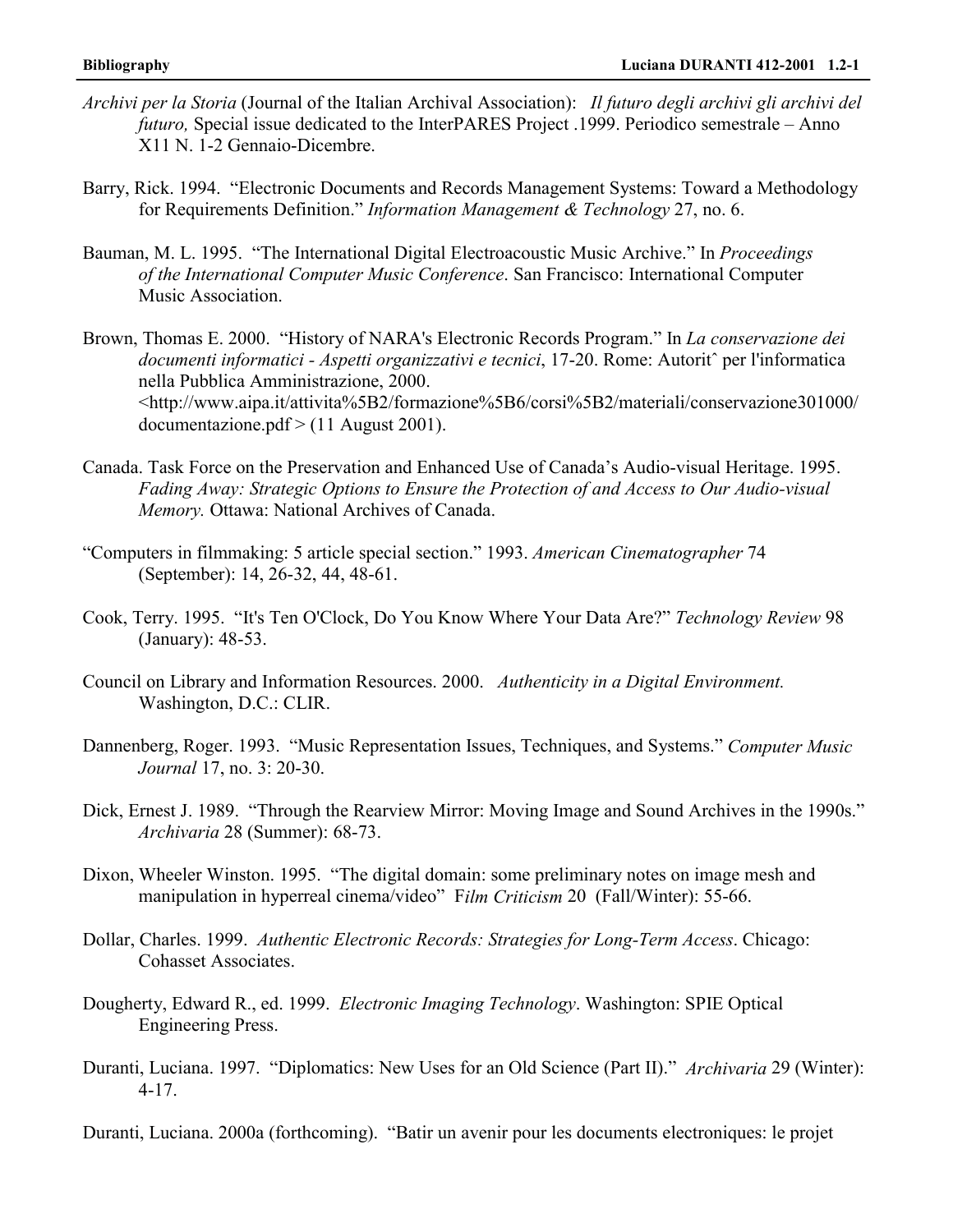InterPARES." In *Actes du 29e Congres de L'Association des Archivistes du Quebec*. Sillery, Quebec: Association des Archivistes du Quebec.

\_\_\_\_\_\_\_\_\_\_\_\_\_\_. 1999a. "Concepts and Principles for the Management of Electronic Records, or Records Management Theory is Archival Diplomatics." *Records Management Journal* 9, no. 3: 149-172.

. 2001a (forthcoming). "Concepts and Principles for the Management of Electronic Records." *The Information Society* 17 (Winter).

\_\_\_\_\_\_\_\_\_\_\_\_\_\_. 1999b. "D'aqui a l'eternitat: conceptes i principis de la gestio de documents electronics" *Lligall* 14: 113-131.

\_\_\_\_\_\_\_\_\_\_\_\_\_\_. 2001b (forthcoming). "La gestione dei documenti elettronici: problemi e possibili soluzioni." *Atti del Congresso ANAI* 1999 (January).

\_\_\_\_\_\_\_\_\_\_\_\_\_\_. 1999c. *"*Permanently Authentic Electronic Records: An International Call to Action.*"* In *Proceedings of the DLM-Forum on Electronic Records, Brussels, 18-19 October 1999,* 158-63. Luxembourg: European Communities.

\_\_\_\_\_\_\_\_\_\_\_\_\_\_. 1997. "The Archival Bond." *Archives and Museum Informatics* 11, 3-4: 213-218.

\_\_\_\_\_\_\_\_\_\_\_\_\_\_. 2000b. "The impact of InterPARES Research on Archival Theory." <http://www.interpares.org/> (11 August 2001).

\_\_\_\_\_\_\_\_\_\_\_\_\_\_. 2001c (forthcoming). "The Impact of Technological Change on Archival Theory.*"* In *Acts of the 14th International Congress on Archives.* Paris, France: International Council on Archives.

. 2001d (forthcoming). "The Integration of the Theory and Methods related to Electronic Records in the Body of Archival Science." *Archival Science* 1.

\_\_\_\_\_\_\_\_\_\_\_\_\_\_. 2000c. "The long-term preservation of the authenticity of electronic records." *East Asian Archives* 6: 91-9.

\_\_\_\_\_\_\_\_\_\_\_\_\_\_. 1994. "The Records: Where Archival Universality Resides." *Archival Issues: Journal of the Midwest Archives Conference* 19, 2: 83-94.

- Duranti, Luciana, and Heather MacNeil. 1996. "The Protection of the Integrity of Electronic Records: An Overview of the UBC-MAS Research Project." *Archivaria* 42 (Fall): 46-67.
- Duranti, Luciana, Terry Eastwood, and Heather MacNeil. 2001 (forthcoming). *Protecting the Integrity of Electronic Records*. Dordrecht: Kluwer Academic Publishers.
- Eagle, Herbert, ed. 1981. *Formalist Film Theory*. Michigan Slavic Materials, ed. L. Matejka, no. 19. Ann Arbor: University of Michigan.

Eastwood, Terry. 2000. "Thinking on Archival Appraisal in Europe and North America: A Critical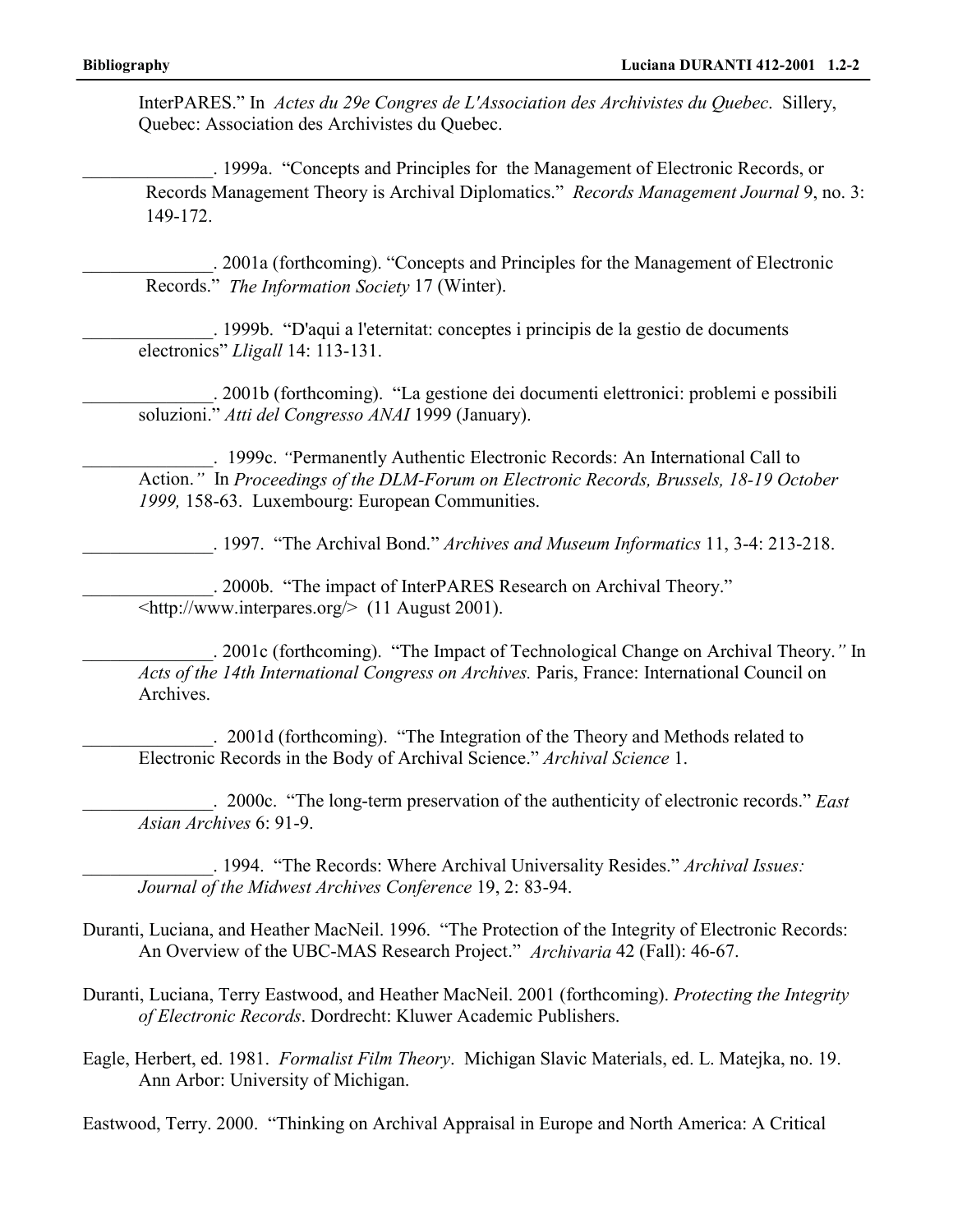Analysis.*" East Asian Archives* 6: 33-47.

- Eastwood, Terry, Jeff Whyte, Shadrack Katuu, and Jacqueline Killawee. 1999. "Appraisal of Electronic Records: A Review of the Literature in English." *Archivi per la Storia*. Anno X11 N. 1-2 (Gennaio-Dicembre): 277-300.
- Electronic Café International, "The Original Café For a Global Village." 11 August 2001. <http://www.ecafe.com/about.html> (11 August 2001).
- European Commission. 2000. *European citizens and electronic information: the memory of the Information Society: Proceedings of the DLM Forum on electronic records. Brussels, 18-19 October 1999.* Luxembourg: European Commission.
- "The Expanding digital domain: cinematography, special effects, editing, post production. Five Article Special Section." 1993. *American Cinematographer* 74 (April): 12-20, 42-6, 50-71.
- *Geographic Information Research at the Millenium: Final GISDATA Conference*, Le Bischenberg, September 1997. <http://www.shef.ac.uk/uni/academic/D- H/gis/confprog.html> (11 August) 2001).
- Gilliland-Swetland, Anne. 2000a (forthcoming). "Electronic records, Evidence, and National Information Policy Concerns in the American Context." *Irish Archivist* (Winter).

\_\_\_\_\_\_\_\_\_\_\_\_\_\_\_\_\_\_\_\_. 2000b. *Enduring Paradigms, New Opportunities: The Value of the Archival Perspective in the Digital Environment.* Washington, D.C.: Council on Library and Information Resources.

- Gilliland-Swetland, Anne and Philip Eppard. 2000. "Preserving the Authenticity of Contingent Digital Objects: The InterPARES Project.*" D-Lib Magazine* 6 (July / August): 1-7.
- Guercio, Maria. 2000a. "Il futuro per le memorie digitali." *Autorita per l'informatica nella pubblica amministrazione*. *Notiziario* 1: 50-55.

\_\_\_\_\_\_\_\_\_\_\_. 1999. "La ricerca InterPARES. Lo stato del progetto.*" Il mondo degli* archivi 1: 10-14.

\_\_\_\_\_\_\_\_\_\_\_. 2000b. "Qualche informazione sullo stato di avanzamento del progetto InterPARES," *Il mondo degli archivi* 1 (2000): 47-49.

\_\_\_\_\_\_\_\_\_\_\_. 2000c. "The first research domain of the InterPARES project: the authenticity of the electronic records in the long-term,*" East Asian Archives* 6: 100-205.

Gunn, Timothy. 1996. "The effects of new technologies on independent film and video artists." *Leonardo* 29, no. 4: 319-21.

Harries, Dan M. 1995. "The semi-semiotics of film." *Film Criticism* 20 (Fall/Winter): 39-54.

Harvey, Ross. 2000. "An Amnesiac Society? Keeping Digital Data for Use in the Future." Paper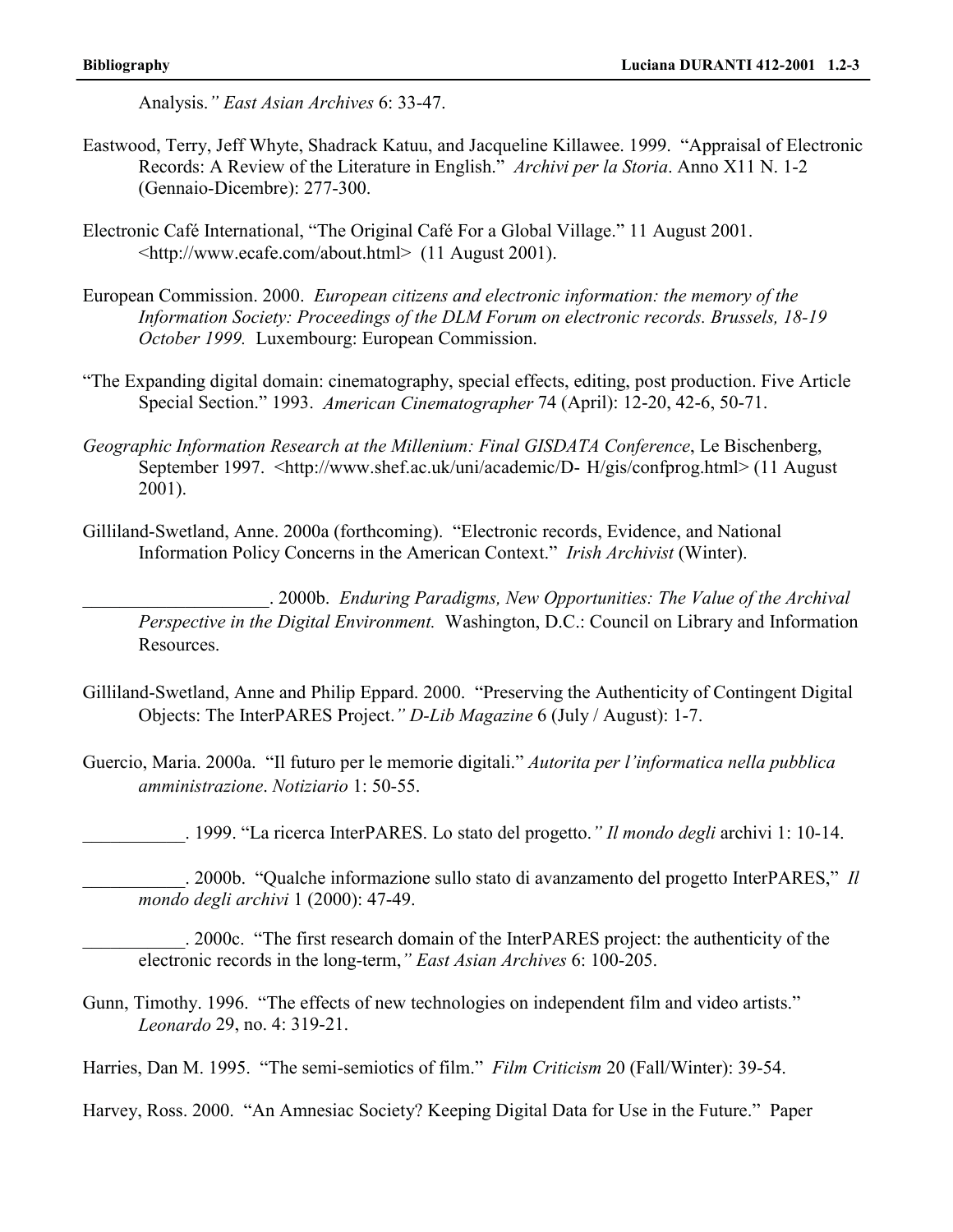Presented at the LIANZA 2000 Conference, New Zealand, 15-18 October 2000. <http://www.conference.co.nz/LIANZA2000/papers/RossHarvey.pdf> (11 August 2001)

- Haynes, Kathleen J.M., Lynda Lee Kaid, and Charles E. Rand. 1996. "The Political Commercial Archive: Management of Moving Image and Sound Recordings." *American Archivist* 59 (Winter): 48-61.
- Hedstrom, M. and S. Montgomery. 1998. *Digital Preservation Needs and Requirements in RLG Member Institutions: a study commissioned by the Research Libraries Group*. Mountain View, CA: RLG.
- Higgs, Edward, ed. 1998. *History and Electronic Artefacts*. Oxford: Clarendon Press, Oxford University Press.
- Houston, Penelope. 1994. *Keepers of the Frame: The film archives*. London, U.K.: British Film Institute.
- Hunter, Gregory. 2000. *Preserving Digital Information.* New York, London: Neal-Schuman Publishers Inc.
- Ingarden, Roman. 1986. *The Work of Music and the Problem of its Identity*. Translated by Adam Czerniawski. Berkeley: University of California Press.
- Industry Canada, New Media, Information Technologies Industry Branch. 1994. "Study on New Media and Copyright." 30 June, 1994. <http://strategis.ic.gc.ca/SSG/it00643e.html> (11 August 2001).
- Industry Canada, Subcommittee on Copyright. "Copyright and the Information Highway." March 1995 <http://strategis.ic.gc.ca/SSG/ih01092e.html> (11 August 2001).
- Institute of Electrical and Electronics Engineers. 1997. *The IEEE Standard Dictionary of electrical and electronics terms*. New York: Institute of Electrical and Electronics Engineers.
- InterPARES Project. 2001. "InterPARES Project: International Research on Permanent Authentic Records in Electronic Systems." <http://www.interpares.org> (11 August 2001).

\_\_\_\_\_\_\_\_\_\_\_\_\_\_\_\_. 2000. *The InterPARES Glossary: A controlled vocabulary of terms used in the InterPARES Project*. Vancouver, B.C.: University of British Columbia: 1 December 2000 <http://192.168.0.5/documents/InterPARESGlossary\_2000\_3.pdf> (11 August, 2001).

- Kaashoek, M.F., T. Pinckney, and J.A. Tauber. 1995. "Dynamic documents: mobile wireless access to the WWW." In *Workshop on Mobile Computing Systems and Applications: proceedings, December 8-9, 1994, Santa Cruz, California*, edited by Luis-Felipe Cabrera and M. Satyanarayanan. 179-84. Los Alamitos, CA: IEEE Computer Society Press.
- Kesner, Richard. 1998. "Information Resource Management in the Electronic Workplace: A Personal Perspective on 'Archives in the Information Society'." *American Archivist* 61, no. 1 (Spring): 70-87.
- Kivy, Peter. 1995. *Authenticities: Philosophical Reflections on Musical Performance*. Ithaca and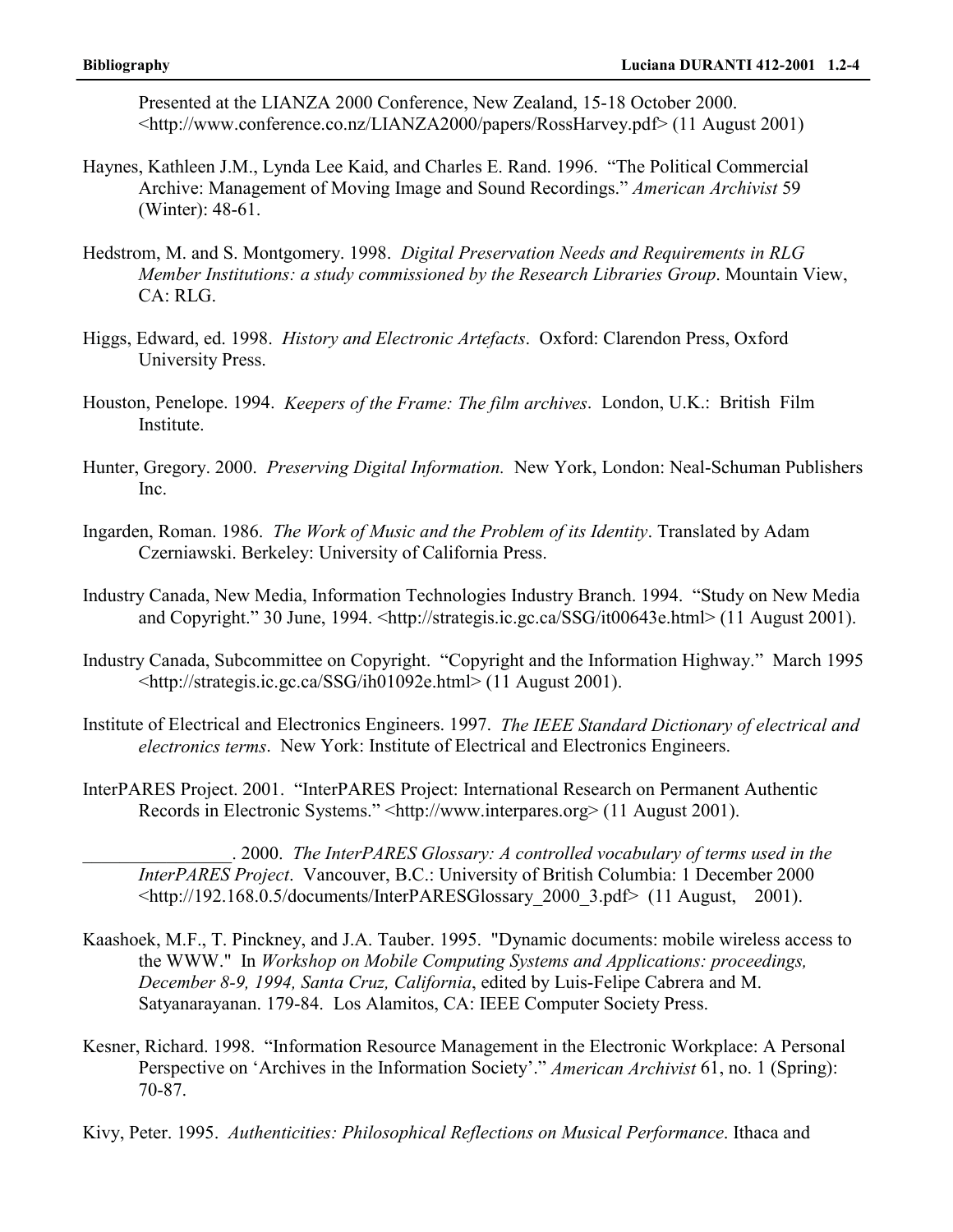London: Cornell University Press.

Kofler, Birgit. 1991. *Legal Questions Facing Audiovisual Archives*. Paris: UNESCO.

- Lee, Brent. 2000. "The Growing Complexity of Music Preservation." Paper presented at the How Do You Know it's the Real Thing 2 Symposium of the InterPARES Project, Vancouver, British Columbia, 17 February 2001.
- Levy, David. 1999 "The Universe Is Expanding: Reflections on the Social (and Cosmic) Significance of Documents in a Digital Age." *Bulletin of the American Society for Information Science* 25, no. 4: 17-20.
- Lotman, Jurij. 1981. *Semiotics of Cinema*. Translated by M.E. Suino. Michigan Slavic Contributions, no. 5. Ann Arbor: University of Michigan.
- Lyman, Peter and Hal R. Varian. 2000. *How Much Information?* Berkeley: University of California. <http://www.sims.berkeley.edu/how-much-info/index.html> (11 August 2001).
- Lynch, Clifford. 2000a. "Authenticity and Integrity in the Digital Environment: An Exploratory Analysis on the Central Role of Trust." In *Authenticity in a Digital Environment*. Washington, D.C.: CLIR.

\_\_\_\_\_\_\_\_\_\_\_\_. 2000b. "Experiential Documents and the Technologies of Remembrance." In *I in the Sky: Visions of the Information Future*, ed. by Alison Scammell. London: Library Association Publishing.

- Lysakowski, Rich. 2000. *Titanic 2020: A Call to Action*. Washington, D.C..: The Collaborative Electronic Notebook Systems Association (CENSA). <http://www.censa.org/html/censa\_news.html> (11 August 2001).
- MacNeil, Heather. 2000 (forthcoming). "Conceptualizing an Authentic Electronic Record: Preliminary Findings of the InterPARES Authenticity Task Forces." *Archivaria* 50 (Fall).

\_\_\_\_\_\_\_\_\_\_\_\_\_\_. 2000. "Preserving the Long-term Authenticity of Electronic records: The InterPARES Project,*" AABC Newsletter* 10, no. 2 (Spring) <http://aabc.bc.ca/aabc/newsletter/10\_default.htm> (November 2000).

\_\_\_\_\_\_\_\_\_\_\_\_\_\_. 1999. "The Keeping of Business Records for Law, Audit and Archives," In *A Report on Legal Experts Meeting, Ottawa, 10-11 June 1999,* 9-11. Ottawa: National Archives of Canada.

\_\_\_\_\_\_\_\_\_\_\_\_\_\_. 2000. *Trusting Records. Legal, Historical and Diplomatic Perspectives*. Dordrecht: Kluwer Academic Publishers.

Margherio, Lynn, et al. 1998. *The Emerging Digital Economy Report*. Washington, D.C.: U.S. Department of Commerce. April 1998. <http://www.ecommerce.gov/viewhtml.htm> (11 August 2001).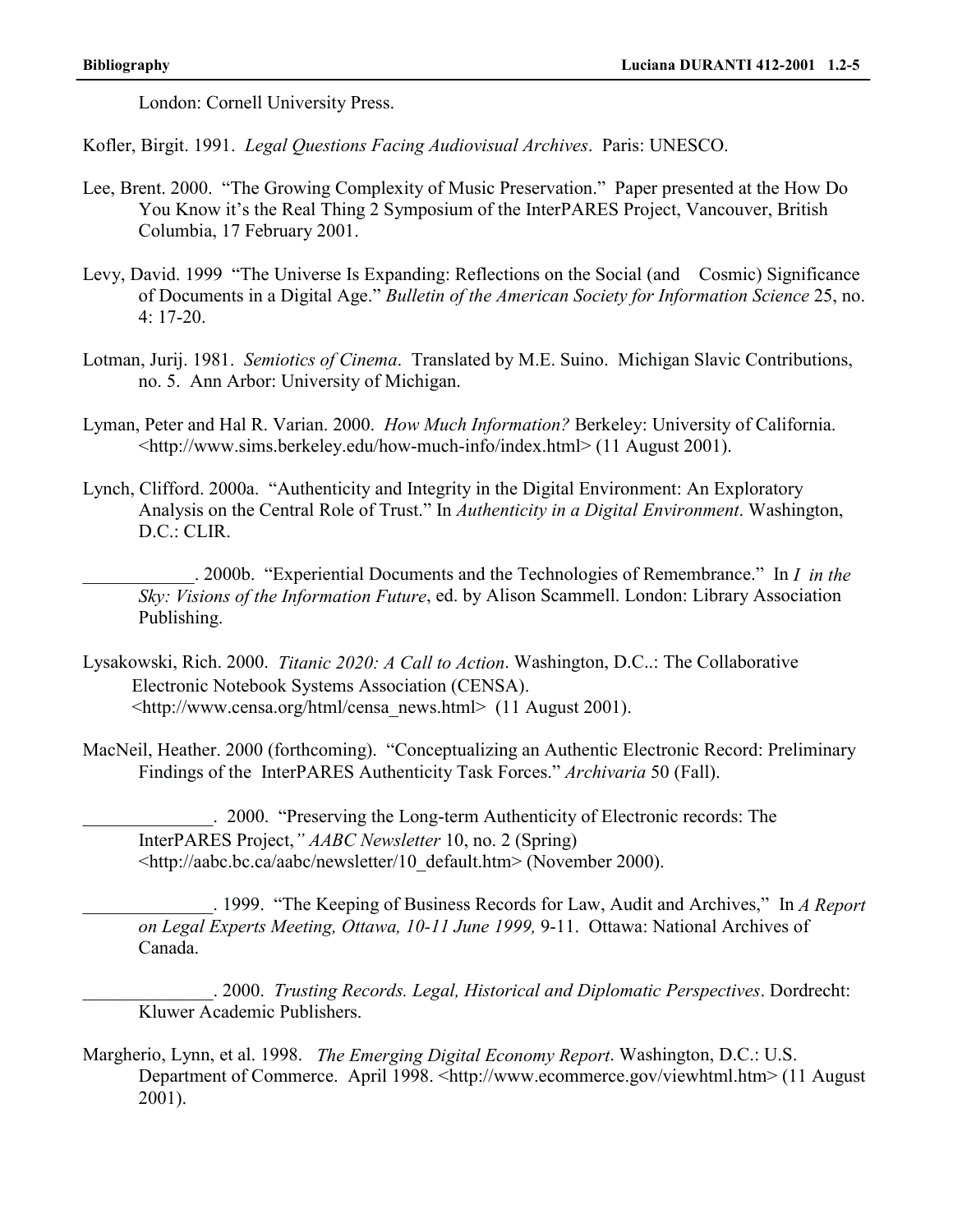- Martinez, Cristina Sofia. 1998. "Art and law in the age of digital production." *History of Photography* 22 (Spring): 14-17.
- Martinez, K. Cupitt, J. Saunders, D. 1997. "Applications of high quality digital images of art." *Computers and the History of Art* 7 pt.2: 87-96.
- National Research Council. 2000. *The Digital Dilemma: Intellectual Property in the Information Infrastructure.* Washington, D.C.: National Academy Press.
- National Research Council Commission on Physical Sciences, Mathematics, and Applications. 1995. *Preserving Scientific Data on Our Physical Universe: A New Strategy for Archiving the Nation's Scientific Information Resources*. Washington, D.C.: National Academy Press.
- Naugler, Harold. 1992. *Documents that move and speak: Audiovisual archives in the new information age. Proceedings of a symposium organized for the International Council of Archives by the National Archives of Canada, Ottawa 1990*. Munich: K.G. Saur.
- Neumann, Peter G. 1995. *Computer Related Risks*. New York, NY and Reading, MA: ACM Press / Addison-Wesley.
- Pfitzmann, Andreas. 2000. "Information Hiding: Third International Workshop, QDresden, Germany, September 29-October1, 1999, proceedings." *Lecture Notes in Computer Science* 1768. Berlin and New York: Springer-Verlag.
- President's Information Technology Advisory Committee. 1999. *Report to the President, Information Technology Research: Investing in Our Future,* 24 February 1999.  $\langle \text{http://www.ccic.gov/ac/report/>(11 August 2001))}$
- Pressman, Roger S. 2001. *Software Engineering: A Practitioner's Approach,* 5th ed. New York: McGraw Hill.
- Rosler, Martha. 1989. "Image simulations, computer manipulations: some considerations." *Afterimage* 17 (November): 7-11.
- Ross, Seamus. 2000. *Changing Trains at Wigan: Digital Preservation and the Future Scholarship*. London: NPO Preservation Guidance Occasional Papers.
- Rothenberg, Jeff. 1999. *Avoiding Technological Quicksand: Finding a Viable Technical Foundation for Digital Preservation.* Washington, D.C.: Council on Library and Information Resources.
- Sanett, Shelby and Ciaran Trace. 2000. "InterPARES: Securing the Future of Electronic Records." *Bulletin of the American society for Information Science* 27, no. 1 (October / November): 24-6.
- Sarno, Luigi. 2000. *Authentic Records in the Electronic Age: Proceedings from an International Symposium*. Vancouver, B.C.: InterPARES Project and Istituto Italiano di Cultura Vancouver.
- Shankar, Kalpana. 2000. "Preserving the Digital record: An Introduction to the InterPARES Project," *Storage Management Solutions* 5, no. 1: 31-33.